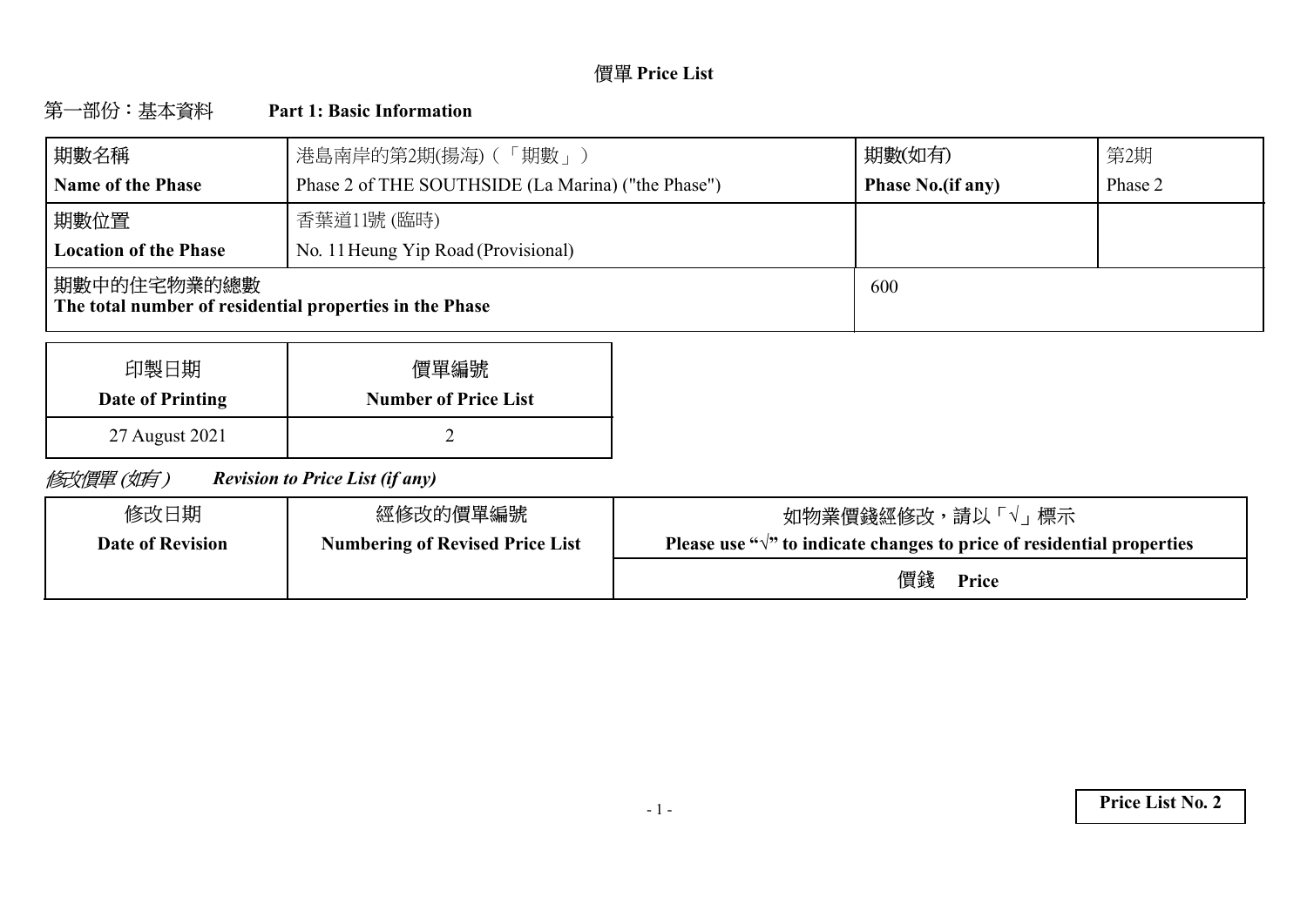## **Part 2: Information on Area and Price**

|                            | 物業的描述<br><b>Description of Residential</b><br>Property |            | 實用面積<br>(包括露台,工作平台及陽台(如有))<br>平方米(平方呎)<br><b>Saleable Area</b><br>(including balcony, utility platform and | 售價<br>(元)<br>Price<br>(S) | 實用面積<br>每平方米/呎售價<br>元,每平方米<br>(元,每平方呎)<br><b>Unit Rate of</b> |                                            |                          |                          | 其他指明項目的面積 (不計算入實用面積)<br>Area of other specified items (Not included in the Saleable Area) | 平方米(平方呎)<br>sq. metre (sq. ft.) |                          |            |                          |                                                     |                                                     |
|----------------------------|--------------------------------------------------------|------------|------------------------------------------------------------------------------------------------------------|---------------------------|---------------------------------------------------------------|--------------------------------------------|--------------------------|--------------------------|-------------------------------------------------------------------------------------------|---------------------------------|--------------------------|------------|--------------------------|-----------------------------------------------------|-----------------------------------------------------|
| 大廈名稱<br><b>Block Name</b>  | 樓層<br>Floor                                            | 單位<br>Unit | verandah, if any)<br>sq. metre (sq. ft.)                                                                   |                           | <b>Saleable Area</b><br>\$ per sq. metre<br>(\$ per sq. ft.)  | 空調機房<br>Air-<br>conditioning<br>plant room | 窗台<br>Bay<br>window      | 閣樓<br>Cock-<br>loft      | 平台<br>Flat<br>roof                                                                        | 花園<br>Garden                    | 停車位<br>Parking<br>space  | 天台<br>Roof | 梯屋<br>Stair-<br>hood     | 前庭<br><b>Terrace Yard</b>                           | 庭院                                                  |
| 第1座(1B)<br>Tower $1$ (1B)  | 28                                                     | D          | 44.658 (481)<br>露台 Balcony:2.000 (22);<br>工作平台 Utility Platform:1.500 (16)                                 | 19,051,000                | 426,598<br>(39,607)                                           | --                                         |                          |                          |                                                                                           |                                 |                          |            |                          | $\overline{\phantom{a}}$                            | $\hspace{0.05cm} -\hspace{0.05cm} -\hspace{0.05cm}$ |
| 第1座 (1B)<br>Tower $1$ (1B) | 28                                                     | E          | 48.642 (524)<br>露台 Balcony:2.000 (22);<br>工作平台 Utility Platform:1.500 (16)                                 | 21,286,000                | 437,605<br>(40,622)                                           | $\overline{\phantom{a}}$                   | $\overline{\phantom{a}}$ | $-\!$                    | $\overline{\phantom{a}}$                                                                  | $-$                             | $\overline{\phantom{a}}$ |            | $\overline{\phantom{a}}$ | $\hspace{0.05cm} -\hspace{0.05cm} -\hspace{0.05cm}$ | $\overline{\phantom{m}}$                            |
| 第1座 (1B)<br>Tower $1$ (1B) | 27                                                     | D          | 44.658 (481)<br>露台 Balcony:2.000 (22);<br>工作平台 Utility Platform:1.500 (16)                                 | 18,936,000                | 424,023<br>(39, 368)                                          | --                                         |                          |                          |                                                                                           |                                 | $\overline{\phantom{a}}$ |            |                          | $\overline{\phantom{a}}$                            | $\overline{\phantom{a}}$                            |
| 第1座(1B)<br>Tower $1$ (1B)  | 27                                                     | E          | 48.642 (524)<br>露台 Balcony:2.000 (22);<br>工作平台 Utility Platform:1.500 (16)                                 | 21,074,000                | 433,247<br>(40,218)                                           | $\overline{\phantom{m}}$                   | $\overline{\phantom{a}}$ | $\overline{\phantom{a}}$ | $\overline{a}$                                                                            | $-$                             | $\overline{\phantom{a}}$ |            |                          | $\hspace{0.05cm} -\hspace{0.05cm} -\hspace{0.05cm}$ | $\overline{\phantom{a}}$                            |
| 第1座(1B)<br>Tower $1$ (1B)  | 26                                                     | D          | 44.658 (481)<br>露台 Balcony:2.000 (22);<br>工作平台 Utility Platform:1.500 (16)                                 | 18,879,000                | 422,746<br>(39,249)                                           | --                                         | $\overline{\phantom{a}}$ | $\overline{\phantom{a}}$ |                                                                                           |                                 |                          |            |                          | $\overline{\phantom{a}}$                            | $\overline{\phantom{a}}$                            |
| 第1座(1B)<br>Tower $1$ (1B)  | 26                                                     | E          | 48.642 (524)<br>露台 Balcony:2.000 (22);<br>工作平台 Utility Platform:1.500 (16)                                 | 20,969,000                | 431,088<br>(40,017)                                           | --                                         | $\overline{a}$           | $-$                      |                                                                                           |                                 |                          |            |                          | $\overline{\phantom{a}}$                            | $\overline{\phantom{a}}$                            |
| 第1座(1B)<br>Tower $1$ (1B)  | 25                                                     | D          | 44.658 (481)<br>露台 Balcony:2.000 (22);<br>工作平台 Utility Platform:1.500 (16)                                 | 18,824,000                | 421,515<br>(39, 135)                                          | --                                         | $\overline{\phantom{a}}$ |                          |                                                                                           |                                 | Ξ.                       |            |                          | $\overline{\phantom{a}}$                            |                                                     |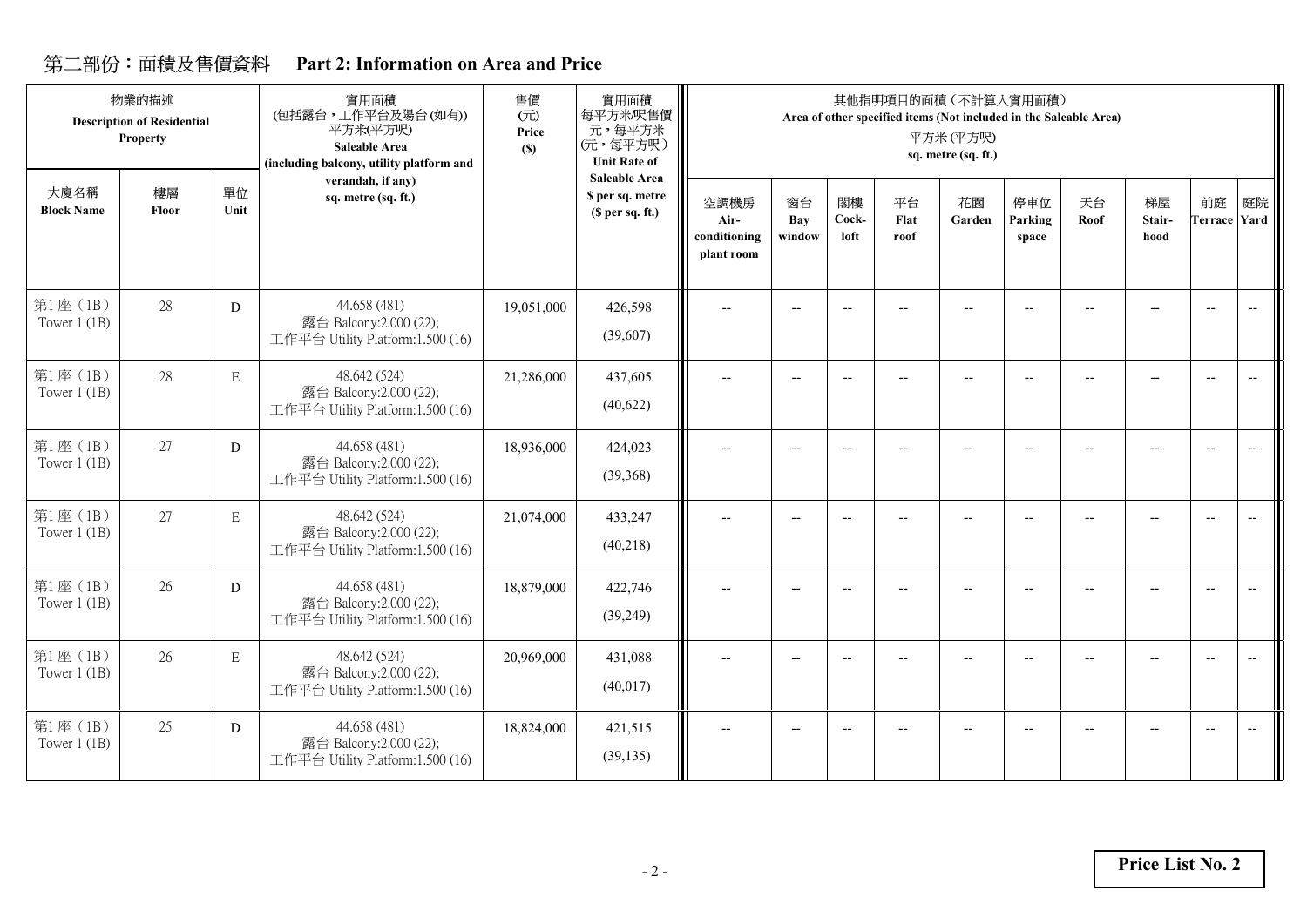|                           | 物業的描述<br><b>Description of Residential</b><br>Property |              | 實用面積<br>(包括露台,工作平台及陽台(如有))<br>平方米(平方呎)<br>Saleable Area<br>(including balcony, utility platform and | 售價<br>(元)<br>Price<br>(S) | 實用面積<br>每平方米/呎售價<br>元,每平方米<br>(元,每平方呎)<br><b>Unit Rate of</b>          |                                            |                          |                          |                          | 其他指明項目的面積 (不計算入實用面積)<br>Area of other specified items (Not included in the Saleable Area)<br>平方米(平方呎)<br>sq. metre (sq. ft.) |                          |                          |                                                     |                           |                          |
|---------------------------|--------------------------------------------------------|--------------|-----------------------------------------------------------------------------------------------------|---------------------------|------------------------------------------------------------------------|--------------------------------------------|--------------------------|--------------------------|--------------------------|------------------------------------------------------------------------------------------------------------------------------|--------------------------|--------------------------|-----------------------------------------------------|---------------------------|--------------------------|
| 大廈名稱<br><b>Block Name</b> | 樓層<br>Floor                                            | 單位<br>Unit   | verandah, if any)<br>sq. metre (sq. ft.)                                                            |                           | <b>Saleable Area</b><br>\$ per sq. metre<br>(S <sub>per</sub> sq. ft.) | 空調機房<br>Air-<br>conditioning<br>plant room | 窗台<br>Bay<br>window      | 閣樓<br>Cock-<br>loft      | 平台<br>Flat<br>roof       | 花園<br>Garden                                                                                                                 | 停車位<br>Parking<br>space  | 天台<br>Roof               | 梯屋<br>Stair-<br>hood                                | 前庭<br><b>Terrace Yard</b> | 庭院                       |
| 第1座(1B)<br>Tower $1$ (1B) | 25                                                     | $\mathbf E$  | 48.642 (524)<br>露台 Balcony:2.000 (22);<br>工作平台 Utility Platform:1.500 (16)                          | 20,660,000                | 424,736<br>(39, 427)                                                   |                                            | $\overline{a}$           | $\overline{\phantom{a}}$ |                          | $\sim$                                                                                                                       |                          |                          |                                                     | $\overline{a}$            | $\overline{\phantom{a}}$ |
| 第2座(2A)<br>Tower 2 (2A)   | 37                                                     | $\mathbf E$  | 31.726 (341)<br>露台 Balcony:1.993 (21);<br>工作平台 Utility Platform:-- (--)                             | 14,969,000                | 471,821<br>(43,897)                                                    | $\overline{\phantom{a}}$                   | $\overline{\phantom{a}}$ | $\overline{\phantom{a}}$ | $-$                      | $\overline{\phantom{a}}$                                                                                                     | $-$                      | $\overline{\phantom{a}}$ | $\overline{a}$                                      | $-$                       | $\overline{\phantom{m}}$ |
| 第2座(2A)<br>Tower 2 (2A)   | 36                                                     | $\mathbf E$  | 31.726 (341)<br>露台 Balcony:1.993 (21);<br>工作平台 Utility Platform:-- (--)                             | 14,924,000                | 470,403<br>(43,765)                                                    |                                            | $\overline{\phantom{a}}$ | $\overline{\phantom{a}}$ | $-$                      | $-$                                                                                                                          | --                       |                          | $\overline{\phantom{a}}$                            | $\overline{\phantom{a}}$  |                          |
| 第2座(2A)<br>Tower 2 (2A)   | 35                                                     | $\mathbf E$  | 31.726 (341)<br>露台 Balcony:1.993 (21);<br>工作平台 Utility Platform:-- (--)                             | 14,878,000                | 468,953<br>(43, 631)                                                   | $-$                                        | $\overline{\phantom{m}}$ | $\overline{\phantom{a}}$ | $\overline{\phantom{a}}$ | $-$                                                                                                                          | $\overline{\phantom{a}}$ | $\overline{a}$           | $\hspace{0.05cm} -\hspace{0.05cm} -\hspace{0.05cm}$ | $-$                       | $\overline{\phantom{m}}$ |
| 第2座(2A)<br>Tower 2 (2A)   | 33                                                     | $\mathbf{A}$ | 88.694 (955)<br>露台 Balcony:3.493 (38);<br>工作平台 Utility Platform:1.500 (16)                          | 45,423,000                | 512,132<br>(47, 563)                                                   | $\sim$                                     | $\overline{a}$           | $\overline{a}$           | $\overline{a}$           | $\overline{\phantom{a}}$                                                                                                     | $\overline{a}$           |                          | $\overline{a}$                                      | $\overline{\phantom{a}}$  | $\overline{\phantom{a}}$ |
| 第2座(2A)<br>Tower 2 (2A)   | 33                                                     | $\, {\bf B}$ | 78.200 (842)<br>露台 Balcony:2.650 (29);<br>工作平台 Utility Platform:1.500 (16)                          | 39,149,000                | 500,627<br>(46, 495)                                                   | $\overline{\phantom{a}}$                   | $\overline{a}$           | $\overline{\phantom{a}}$ |                          | $\overline{a}$                                                                                                               | $\sim$                   | $-$                      | $\overline{a}$                                      | $\overline{\phantom{a}}$  | $\sim$                   |
| 第2座 (2A)<br>Tower 2 (2A)  | 33                                                     | $\mathbf C$  | 79.008 (850)<br>露台 Balcony:3.299 (36);<br>工作平台 Utility Platform:1.500 (16)                          | 40,408,000                | 511,442<br>(47, 539)                                                   |                                            |                          | $\overline{\phantom{a}}$ |                          |                                                                                                                              |                          |                          |                                                     | $\overline{\phantom{a}}$  | $\overline{a}$           |
| 第2座(2A)<br>Tower 2 (2A)   | 33                                                     | D            | 85.529 (921)<br>露台 Balcony:2.974 (32);<br>工作平台 Utility Platform:1.500 (16)                          | 41,512,000                | 485,356<br>(45,073)                                                    | $\overline{\phantom{a}}$                   | $-$                      | $\overline{\phantom{a}}$ | $\overline{a}$           | $\overline{\phantom{a}}$                                                                                                     | $-$                      |                          | $\overline{a}$                                      | $-$                       | $\overline{\phantom{a}}$ |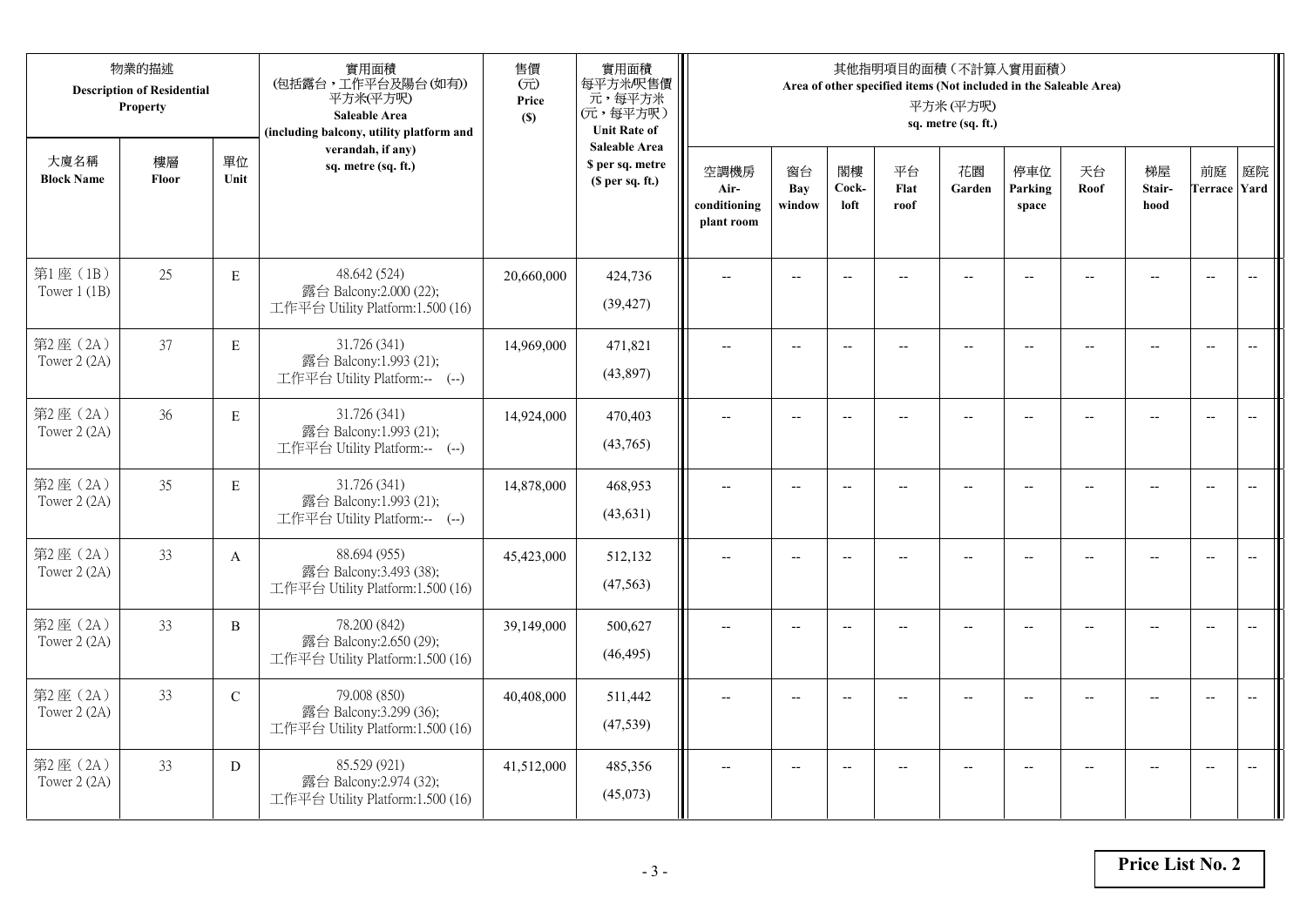|                           | 物業的描述<br><b>Description of Residential</b><br>Property |                | 實用面積<br>(包括露台,工作平台及陽台(如有))<br>平方米(平方呎)<br>Saleable Area<br>(including balcony, utility platform and | 售價<br>(元)<br>Price<br>(S) | 實用面積<br>每平方米/呎售價<br>元,每平方米<br>(元,每平方呎)<br><b>Unit Rate of</b> |                                            |                          |                          | 其他指明項目的面積 (不計算入實用面積)<br>Area of other specified items (Not included in the Saleable Area) | 平方米(平方呎)<br>sq. metre (sq. ft.) |                          |            |                      |                           |                          |
|---------------------------|--------------------------------------------------------|----------------|-----------------------------------------------------------------------------------------------------|---------------------------|---------------------------------------------------------------|--------------------------------------------|--------------------------|--------------------------|-------------------------------------------------------------------------------------------|---------------------------------|--------------------------|------------|----------------------|---------------------------|--------------------------|
| 大廈名稱<br><b>Block Name</b> | 樓層<br>Floor                                            | 單位<br>Unit     | verandah, if any)<br>sq. metre (sq. ft.)                                                            |                           | <b>Saleable Area</b><br>\$ per sq. metre<br>(\$ per sq. ft.)  | 空調機房<br>Air-<br>conditioning<br>plant room | 窗台<br>Bay<br>window      | 閣樓<br>Cock-<br>loft      | 平台<br>Flat<br>roof                                                                        | 花園<br>Garden                    | 停車位<br>Parking<br>space  | 天台<br>Roof | 梯屋<br>Stair-<br>hood | 前庭<br><b>Terrace Yard</b> | 庭院                       |
| 第2座(2A)<br>Tower $2(2A)$  | 33                                                     | $\mathbf E$    | 31.726 (341)<br>露台 Balcony:1.993 (21);<br>工作平台 Utility Platform:-- (--)                             | 14,835,000                | 467,598<br>(43,504)                                           |                                            |                          | $-$                      |                                                                                           |                                 |                          |            |                      | $\overline{\phantom{a}}$  | $\overline{\phantom{a}}$ |
| 第2座(2A)<br>Tower 2 (2A)   | 32                                                     | $\mathbf{A}$   | 88.694 (955)<br>露台 Balcony:3.493 (38);<br>工作平台 Utility Platform:1.500 (16)                          | 45,107,000                | 508,569<br>(47, 232)                                          | $\overline{a}$                             | $\overline{\phantom{a}}$ | $\overline{\phantom{a}}$ | $-$                                                                                       | $\overline{\phantom{a}}$        | $-$                      | $-$        | $-$                  | $\overline{a}$            | $-$                      |
| 第2座(2A)<br>Tower 2 (2A)   | 32                                                     | $\overline{B}$ | 78.200 (842)<br>露台 Balcony:2.650 (29);<br>工作平台 Utility Platform:1.500 (16)                          | 38,877,000                | 497,148<br>(46, 172)                                          |                                            | $\overline{a}$           | $\overline{\phantom{a}}$ | $\overline{a}$                                                                            | $\overline{a}$                  |                          |            | $\overline{a}$       | $\overline{a}$            |                          |
| 第2座(2A)<br>Tower $2(2A)$  | 32                                                     | $\mathbf C$    | 79.008 (850)<br>露台 Balcony:3.299 (36);<br>工作平台 Utility Platform:1.500 (16)                          | 40,127,000                | 507,885<br>(47,208)                                           | $\overline{a}$                             | $-$                      | $-$                      | $\overline{a}$                                                                            | $\overline{\phantom{a}}$        | $\overline{\phantom{a}}$ |            | $\overline{a}$       | $\overline{\phantom{a}}$  | $\overline{\phantom{m}}$ |
| 第2座(2A)<br>Tower 2 (2A)   | 32                                                     | D              | 85.529 (921)<br>露台 Balcony:2.974 (32);<br>工作平台 Utility Platform:1.500 (16)                          | 41,223,000                | 481,977<br>(44, 759)                                          | $\overline{a}$                             | $\overline{\phantom{a}}$ | $\overline{\phantom{a}}$ | $\qquad \qquad -$                                                                         | $\overline{\phantom{m}}$        | $-$                      | --         | $-$                  | $\overline{\phantom{m}}$  | $\overline{\phantom{m}}$ |
| 第2座 (2A)<br>Tower 2 (2A)  | 32                                                     | $\mathbf E$    | 31.726 (341)<br>露台 Balcony:1.993 (21);<br>工作平台 Utility Platform:-- (--)                             | 14,790,000                | 466,179<br>(43,372)                                           |                                            | $-$                      | $-$                      |                                                                                           |                                 |                          |            | $-$                  | $\overline{a}$            | $-$                      |
| 第2座(2A)<br>Tower 2 (2A)   | 31                                                     | $\mathbf{A}$   | 88.694 (955)<br>露台 Balcony:3.493 (38);<br>工作平台 Utility Platform:1.500 (16)                          | 44,794,000                | 505,040<br>(46,905)                                           | $\sim$                                     | $-$                      | $\overline{\phantom{a}}$ |                                                                                           | $\sim$                          |                          |            | $\overline{a}$       | $-$                       | $\overline{a}$           |
| 第2座(2A)<br>Tower 2 (2A)   | 31                                                     | B              | 78.200 (842)<br>露台 Balcony:2.650 (29);<br>工作平台 Utility Platform:1.500 (16)                          | 38,606,000                | 493,683<br>(45,850)                                           |                                            | $-$                      |                          |                                                                                           | --                              |                          |            |                      | $\overline{\phantom{a}}$  | $-$                      |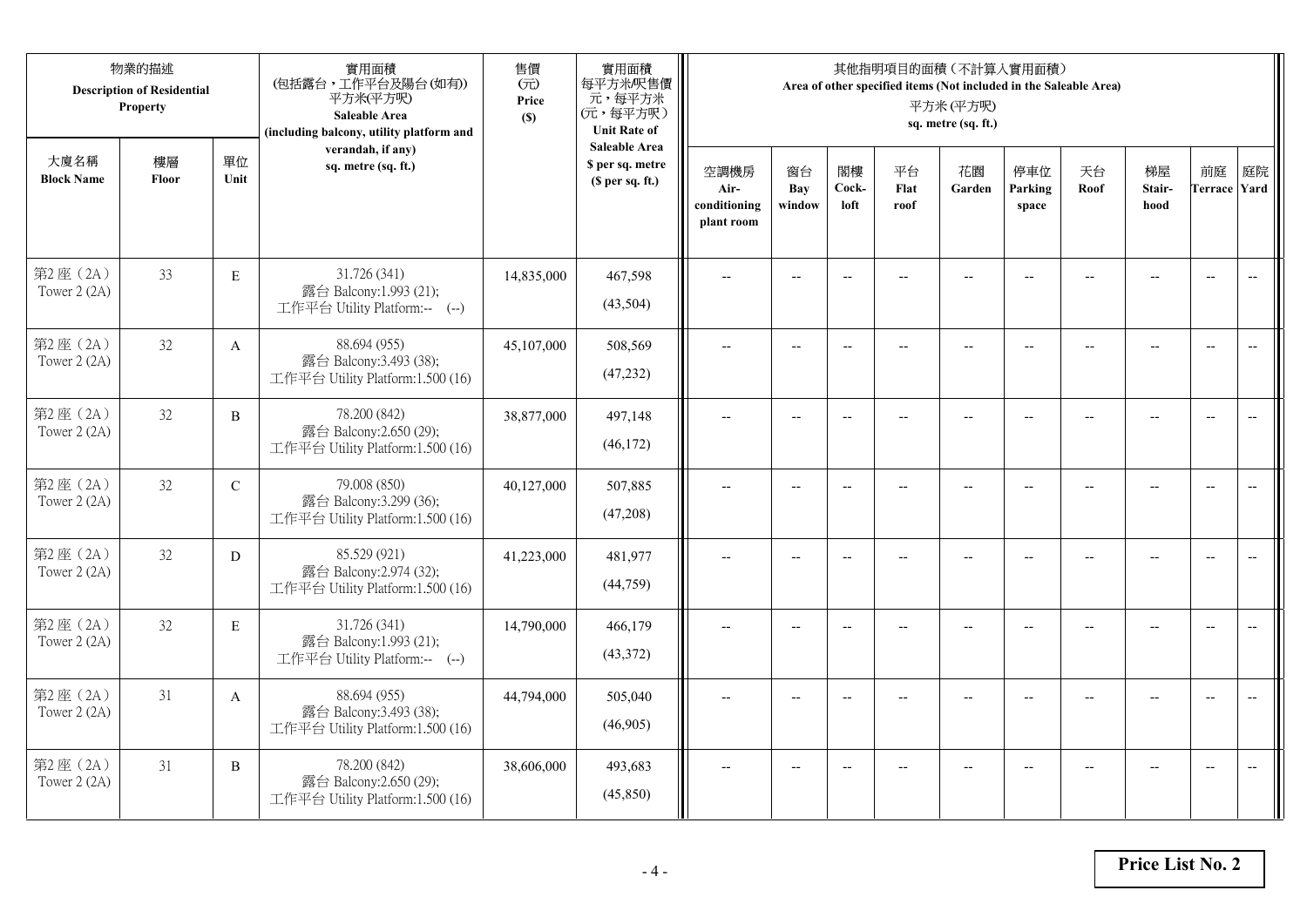|                           | 物業的描述<br><b>Description of Residential</b><br>Property |               | 實用面積<br>(包括露台,工作平台及陽台(如有))<br>平方米(平方呎)<br>Saleable Area<br>(including balcony, utility platform and | 售價<br>(元)<br>Price<br>(S) | 實用面積<br>每平方米/呎售價<br>元,每平方米<br>(元,每平方呎)<br><b>Unit Rate of</b>          |                                            |                          |                          |                          | 其他指明項目的面積 (不計算入實用面積)<br>Area of other specified items (Not included in the Saleable Area)<br>平方米(平方呎)<br>sq. metre (sq. ft.) |                          |                |                          |                           |                          |
|---------------------------|--------------------------------------------------------|---------------|-----------------------------------------------------------------------------------------------------|---------------------------|------------------------------------------------------------------------|--------------------------------------------|--------------------------|--------------------------|--------------------------|------------------------------------------------------------------------------------------------------------------------------|--------------------------|----------------|--------------------------|---------------------------|--------------------------|
| 大廈名稱<br><b>Block Name</b> | 樓層<br>Floor                                            | 單位<br>Unit    | verandah, if any)<br>sq. metre (sq. ft.)                                                            |                           | <b>Saleable Area</b><br>\$ per sq. metre<br>(S <sub>per</sub> sq. ft.) | 空調機房<br>Air-<br>conditioning<br>plant room | 窗台<br>Bay<br>window      | 閣樓<br>Cock-<br>loft      | 平台<br>Flat<br>roof       | 花園<br>Garden                                                                                                                 | 停車位<br>Parking<br>space  | 天台<br>Roof     | 梯屋<br>Stair-<br>hood     | 前庭<br><b>Terrace Yard</b> | 庭院                       |
| 第2座(2A)<br>Tower 2 (2A)   | 31                                                     | $\mathbf C$   | 79.008 (850)<br>露台 Balcony:3.299 (36);<br>工作平台 Utility Platform:1.500 (16)                          | 39,848,000                | 504,354<br>(46,880)                                                    |                                            | $-$                      | $\overline{a}$           |                          |                                                                                                                              |                          |                |                          | $\overline{a}$            | $\overline{\phantom{a}}$ |
| 第2座(2A)<br>Tower 2 (2A)   | 31                                                     | D             | 85.529 (921)<br>露台 Balcony:2.974 (32);<br>工作平台 Utility Platform:1.500 (16)                          | 40,937,000                | 478,633<br>(44, 448)                                                   | $\overline{\phantom{a}}$                   | $\overline{\phantom{a}}$ | $\overline{a}$           | $\overline{a}$           | $\overline{\phantom{a}}$                                                                                                     | $-$                      |                | $\overline{a}$           | $-$                       |                          |
| 第2座(2A)<br>Tower 2 (2A)   | 31                                                     | $\mathbf E$   | 31.726 (341)<br>露台 Balcony:1.993 (21);<br>工作平台 Utility Platform:-- (--)                             | 14,747,000                | 464,824<br>(43,246)                                                    |                                            | $\overline{\phantom{a}}$ | $-$                      | $-$                      | $-$                                                                                                                          |                          |                | $\overline{\phantom{a}}$ | $\overline{\phantom{a}}$  |                          |
| 第2座(2A)<br>Tower 2 (2A)   | 30                                                     | $\mathbf{A}$  | 88.694 (955)<br>露台 Balcony:3.493 (38);<br>工作平台 Utility Platform:1.500 (16)                          | 44,483,000                | 501,533<br>(46, 579)                                                   | $-$                                        | $\overline{\phantom{m}}$ | $\overline{\phantom{a}}$ | $\overline{\phantom{a}}$ | $-$                                                                                                                          | $\overline{\phantom{a}}$ | $\overline{a}$ | --                       | $-$                       | $\overline{\phantom{m}}$ |
| 第2座(2A)<br>Tower 2 (2A)   | 30                                                     | $\, {\bf B}$  | 78.200 (842)<br>露台 Balcony:2.650 (29);<br>工作平台 Utility Platform:1.500 (16)                          | 38,338,000                | 490,256<br>(45, 532)                                                   | $\sim$                                     | $\overline{a}$           | $\overline{a}$           | $\overline{a}$           | $-$                                                                                                                          | $\overline{a}$           |                | $\overline{a}$           | $\overline{\phantom{a}}$  | $\overline{\phantom{a}}$ |
| 第2座(2A)<br>Tower 2 (2A)   | 30                                                     | $\mathcal{C}$ | 79.008 (850)<br>露台 Balcony:3.299 (36);<br>工作平台 Utility Platform:1.500 (16)                          | 39,570,000                | 500,835<br>(46, 553)                                                   | $\overline{\phantom{a}}$                   | $\overline{a}$           | $-$                      |                          | $\overline{a}$                                                                                                               | $\sim$                   | $-$            | $\overline{a}$           | $\overline{\phantom{a}}$  | $\sim$                   |
| 第2座 (2A)<br>Tower 2 (2A)  | 30                                                     | D             | 85.529 (921)<br>露台 Balcony:2.974 (32);<br>工作平台 Utility Platform:1.500 (16)                          | 40,651,000                | 475,289<br>(44, 138)                                                   |                                            |                          | $\overline{\phantom{a}}$ |                          |                                                                                                                              |                          |                |                          | $\overline{\phantom{a}}$  | $\overline{\phantom{a}}$ |
| 第2座(2A)<br>Tower 2 (2A)   | 30                                                     | $\mathbf E$   | 31.726 (341)<br>露台 Balcony:1.993 (21);<br>工作平台 Utility Platform:-- (--)                             | 14,703,000                | 463,437<br>(43,117)                                                    | $\overline{\phantom{a}}$                   | $-$                      | $-$                      |                          | $\overline{a}$                                                                                                               | $-$                      |                | $-$                      | $-$                       | $\overline{\phantom{a}}$ |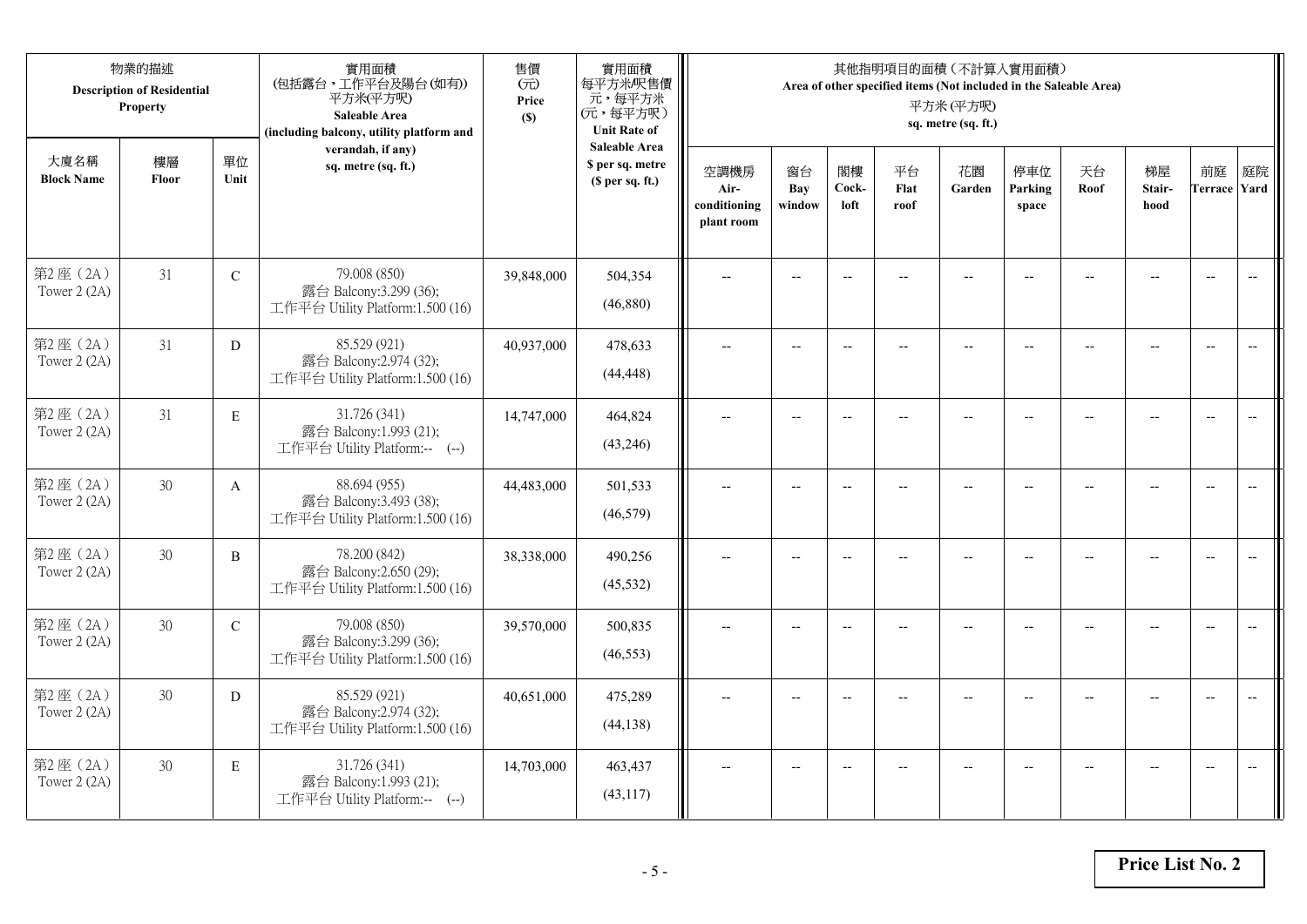|                           | 物業的描述<br><b>Description of Residential</b><br>Property |                | 實用面積<br>(包括露台,工作平台及陽台(如有))<br>平方米(平方呎)<br>Saleable Area<br>(including balcony, utility platform and | 售價<br>(元)<br>Price<br>(S) | 實用面積<br>每平方米/呎售價<br>元,每平方米<br>(元,每平方呎)<br><b>Unit Rate of</b> |                                            |                          |                          | 其他指明項目的面積 (不計算入實用面積)<br>Area of other specified items (Not included in the Saleable Area) | 平方米(平方呎)<br>sq. metre (sq. ft.) |                         |            |                      |                           |                          |
|---------------------------|--------------------------------------------------------|----------------|-----------------------------------------------------------------------------------------------------|---------------------------|---------------------------------------------------------------|--------------------------------------------|--------------------------|--------------------------|-------------------------------------------------------------------------------------------|---------------------------------|-------------------------|------------|----------------------|---------------------------|--------------------------|
| 大廈名稱<br><b>Block Name</b> | 樓層<br>Floor                                            | 單位<br>Unit     | verandah, if any)<br>sq. metre (sq. ft.)                                                            |                           | <b>Saleable Area</b><br>\$ per sq. metre<br>(\$ per sq. ft.)  | 空調機房<br>Air-<br>conditioning<br>plant room | 窗台<br>Bay<br>window      | 閣樓<br>Cock-<br>loft      | 平台<br>Flat<br>roof                                                                        | 花園<br>Garden                    | 停車位<br>Parking<br>space | 天台<br>Roof | 梯屋<br>Stair-<br>hood | 前庭<br><b>Terrace Yard</b> | 庭院                       |
| 第2座(2A)<br>Tower $2(2A)$  | 29                                                     | $\mathbf{A}$   | 88.694 (955)<br>露台 Balcony:3.493 (38);<br>工作平台 Utility Platform:1.500 (16)                          | 44,173,000                | 498,038<br>(46, 254)                                          |                                            |                          | $-$                      |                                                                                           |                                 |                         |            |                      | $\overline{\phantom{a}}$  | $\overline{\phantom{a}}$ |
| 第2座(2A)<br>Tower 2 (2A)   | 29                                                     | $\overline{B}$ | 78.200 (842)<br>露台 Balcony:2.650 (29);<br>工作平台 Utility Platform:1.500 (16)                          | 38,071,000                | 486,841<br>(45,215)                                           | $\overline{a}$                             | $\overline{\phantom{a}}$ | $\overline{\phantom{a}}$ | $-$                                                                                       | $\overline{\phantom{a}}$        | $-$                     | $-$        | $\overline{a}$       | $\overline{a}$            | $-$                      |
| 第2座(2A)<br>Tower 2 (2A)   | 29                                                     | $\mathbf C$    | 79.008 (850)<br>露台 Balcony:3.299 (36);<br>工作平台 Utility Platform:1.500 (16)                          | 39,296,000                | 497,367<br>(46, 231)                                          |                                            | $\overline{a}$           | $-$                      |                                                                                           | $\overline{a}$                  |                         |            |                      | $\overline{a}$            |                          |
| 第2座(2A)<br>Tower $2(2A)$  | 29                                                     | D              | 85.529 (921)<br>露台 Balcony:2.974 (32);<br>工作平台 Utility Platform:1.500 (16)                          | 40,370,000                | 472,004<br>(43, 833)                                          | $\overline{\phantom{a}}$                   | $-$                      | $-$                      | $\overline{a}$                                                                            | $\overline{\phantom{a}}$        | $\overline{a}$          |            | $\overline{a}$       | $\overline{\phantom{a}}$  | $\overline{\phantom{m}}$ |
| 第2座(2A)<br>Tower 2 (2A)   | 29                                                     | $\mathbf E$    | 31.726 (341)<br>露台 Balcony:1.993 (21);<br>工作平台 Utility Platform:-- (--)                             | 14,659,000                | 462,050<br>(42,988)                                           | $\overline{a}$                             | $- -$                    | $\overline{\phantom{a}}$ | $\qquad \qquad -$                                                                         | $-$                             | $-$                     | --         | $-$                  | $\overline{\phantom{m}}$  | $\overline{\phantom{m}}$ |
| 第2座 (2A)<br>Tower 2 (2A)  | 28                                                     | D              | 85.529 (921)<br>露台 Balcony:2.974 (32);<br>工作平台 Utility Platform:1.500 (16)                          | 39,773,000                | 465,024<br>(43, 185)                                          |                                            | $-$                      | $-$                      |                                                                                           |                                 |                         |            | $-$                  | $\overline{\phantom{a}}$  | $-$                      |
| 第2座(2A)<br>Tower 2 (2A)   | 27                                                     | D              | 85.529 (921)<br>露台 Balcony:2.974 (32);<br>工作平台 Utility Platform:1.500 (16)                          | 39,223,000                | 458,593<br>(42,587)                                           | $\sim$                                     | $-$                      | $-$                      |                                                                                           | $\sim$                          |                         |            | $\overline{a}$       | $-$                       | $\overline{a}$           |
| 第2座(2A)<br>Tower 2 (2A)   | 19                                                     | $\mathbf{A}$   | 88.694 (955)<br>露台 Balcony:3.493 (38);<br>工作平台 Utility Platform:1.500 (16)                          | 40,039,000                | 451,429<br>(41, 926)                                          |                                            | $-$                      |                          |                                                                                           | --                              |                         |            |                      | $\overline{a}$            | $-$                      |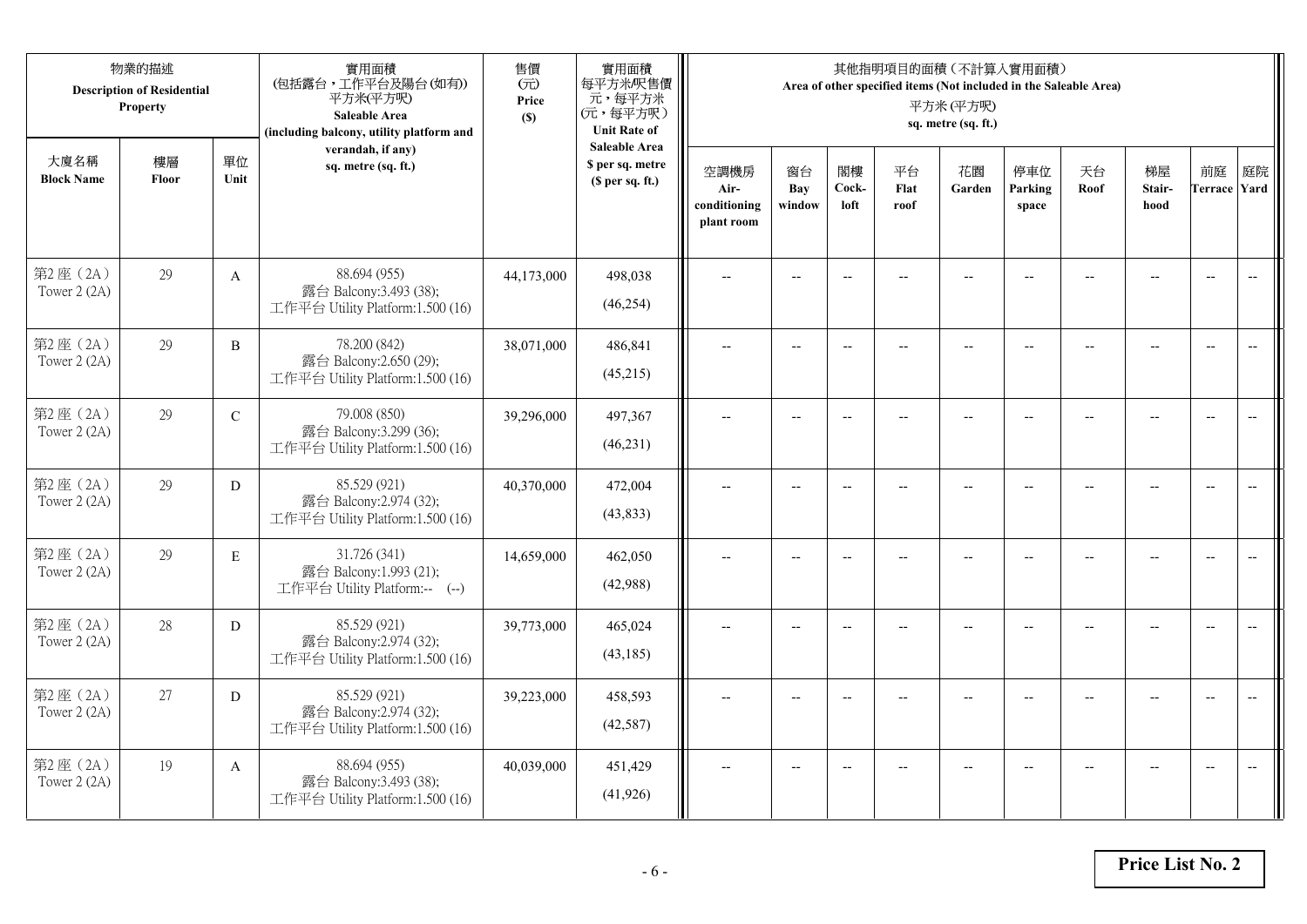|                           | 物業的描述<br><b>Description of Residential</b><br>Property |              | 實用面積<br>(包括露台,工作平台及陽台(如有))<br>平方米(平方呎)<br>Saleable Area<br>(including balcony, utility platform and | 售價<br>(元)<br>Price<br>(S) | 實用面積<br>每平方米/呎售價<br>元,每平方米<br>(元,每平方呎)<br><b>Unit Rate of</b>          |                                            |                          |                          |                          | 其他指明項目的面積 (不計算入實用面積)<br>Area of other specified items (Not included in the Saleable Area)<br>平方米(平方呎)<br>sq. metre (sq. ft.) |                          |                |                          |                           |                          |
|---------------------------|--------------------------------------------------------|--------------|-----------------------------------------------------------------------------------------------------|---------------------------|------------------------------------------------------------------------|--------------------------------------------|--------------------------|--------------------------|--------------------------|------------------------------------------------------------------------------------------------------------------------------|--------------------------|----------------|--------------------------|---------------------------|--------------------------|
| 大廈名稱<br><b>Block Name</b> | 樓層<br>Floor                                            | 單位<br>Unit   | verandah, if any)<br>sq. metre (sq. ft.)                                                            |                           | <b>Saleable Area</b><br>\$ per sq. metre<br>(S <sub>per</sub> sq. ft.) | 空調機房<br>Air-<br>conditioning<br>plant room | 窗台<br>Bay<br>window      | 閣樓<br>Cock-<br>loft      | 平台<br>Flat<br>roof       | 花園<br>Garden                                                                                                                 | 停車位<br>Parking<br>space  | 天台<br>Roof     | 梯屋<br>Stair-<br>hood     | 前庭<br><b>Terrace Yard</b> | 庭院                       |
| 第2座(2A)<br>Tower 2 (2A)   | 18                                                     | $\mathbf{A}$ | 88.694 (955)<br>露台 Balcony:3.493 (38);<br>工作平台 Utility Platform:1.500 (16)                          | 40,039,000                | 451,429<br>(41, 926)                                                   |                                            |                          | $\overline{a}$           |                          |                                                                                                                              |                          |                |                          | $\overline{a}$            | $\overline{\phantom{a}}$ |
| 第2座(2A)<br>Tower 2 (2A)   | 17                                                     | $\mathbf{A}$ | 88.694 (955)<br>露台 Balcony:3.493 (38);<br>工作平台 Utility Platform:1.500 (16)                          | 39,642,000                | 446,952<br>(41,510)                                                    | $\overline{\phantom{a}}$                   | $\overline{\phantom{a}}$ | $\overline{\phantom{a}}$ | $\overline{a}$           | $\overline{\phantom{a}}$                                                                                                     | $-$                      |                | $\overline{a}$           | $-$                       | $\overline{\phantom{m}}$ |
| 第2座(2A)<br>Tower 2 (2A)   | 16                                                     | A            | 88.694 (955)<br>露台 Balcony:3.493 (38);<br>工作平台 Utility Platform:1.500 (16)                          | 39,444,000                | 444,720<br>(41,303)                                                    |                                            | $\overline{\phantom{a}}$ | $-$                      | $-$                      | $-$                                                                                                                          |                          |                | $\overline{\phantom{a}}$ | $\overline{\phantom{a}}$  |                          |
| 第2座(2A)<br>Tower 2 (2A)   | 15                                                     | $\mathbf{A}$ | 88.694 (955)<br>露台 Balcony:3.493 (38);<br>工作平台 Utility Platform:1.500 (16)                          | 39,248,000                | 442,510<br>(41,097)                                                    | $-$                                        | $\overline{\phantom{m}}$ | $\overline{\phantom{a}}$ | $\overline{\phantom{a}}$ | $-$                                                                                                                          | $\overline{\phantom{a}}$ | $\overline{a}$ | --                       | $-$                       | $\overline{\phantom{m}}$ |
| 第2座(2A)<br>Tower 2 (2A)   | 12                                                     | $\mathbf{A}$ | 88.694 (955)<br>露台 Balcony:3.493 (38);<br>工作平台 Utility Platform:1.500 (16)                          | 39,131,000                | 441,191<br>(40, 975)                                                   | $\sim$                                     | $\overline{a}$           | $\overline{a}$           | $\overline{a}$           | $-$                                                                                                                          | $\overline{a}$           |                | $\overline{a}$           | $\overline{\phantom{a}}$  | $\overline{\phantom{a}}$ |
| 第2座(2A)<br>Tower 2 (2A)   | 11                                                     | A            | 88.694 (955)<br>露台 Balcony:3.493 (38);<br>工作平台 Utility Platform:1.500 (16)                          | 39,013,000                | 439,861<br>(40, 851)                                                   | $\overline{\phantom{a}}$                   | $\overline{a}$           | $-$                      |                          | $\overline{a}$                                                                                                               | $-$                      | $-$            | $\overline{a}$           | $\overline{\phantom{a}}$  | $\sim$                   |
| 第2座 (2A)<br>Tower 2 (2A)  | 10                                                     | $\mathbf{A}$ | 88.694 (955)<br>露台 Balcony:3.493 (38);<br>工作平台 Utility Platform:1.500 (16)                          | 38,896,000                | 438,542<br>(40, 729)                                                   |                                            |                          | $\overline{\phantom{a}}$ |                          |                                                                                                                              |                          |                |                          | $\overline{\phantom{a}}$  | $\overline{a}$           |
| 第2座(2B)<br>Tower 2 (2B)   | 33                                                     | A            | 59.308 (638)<br>露台 Balcony:2.000 (22);<br>工作平台 Utility Platform:1.750 (19)                          | 24,559,000                | 414,093<br>(38, 494)                                                   | $\overline{\phantom{a}}$                   | $-$                      | $-$                      |                          | $\overline{a}$                                                                                                               | $-$                      |                | $-$                      | $-$                       | $\overline{\phantom{a}}$ |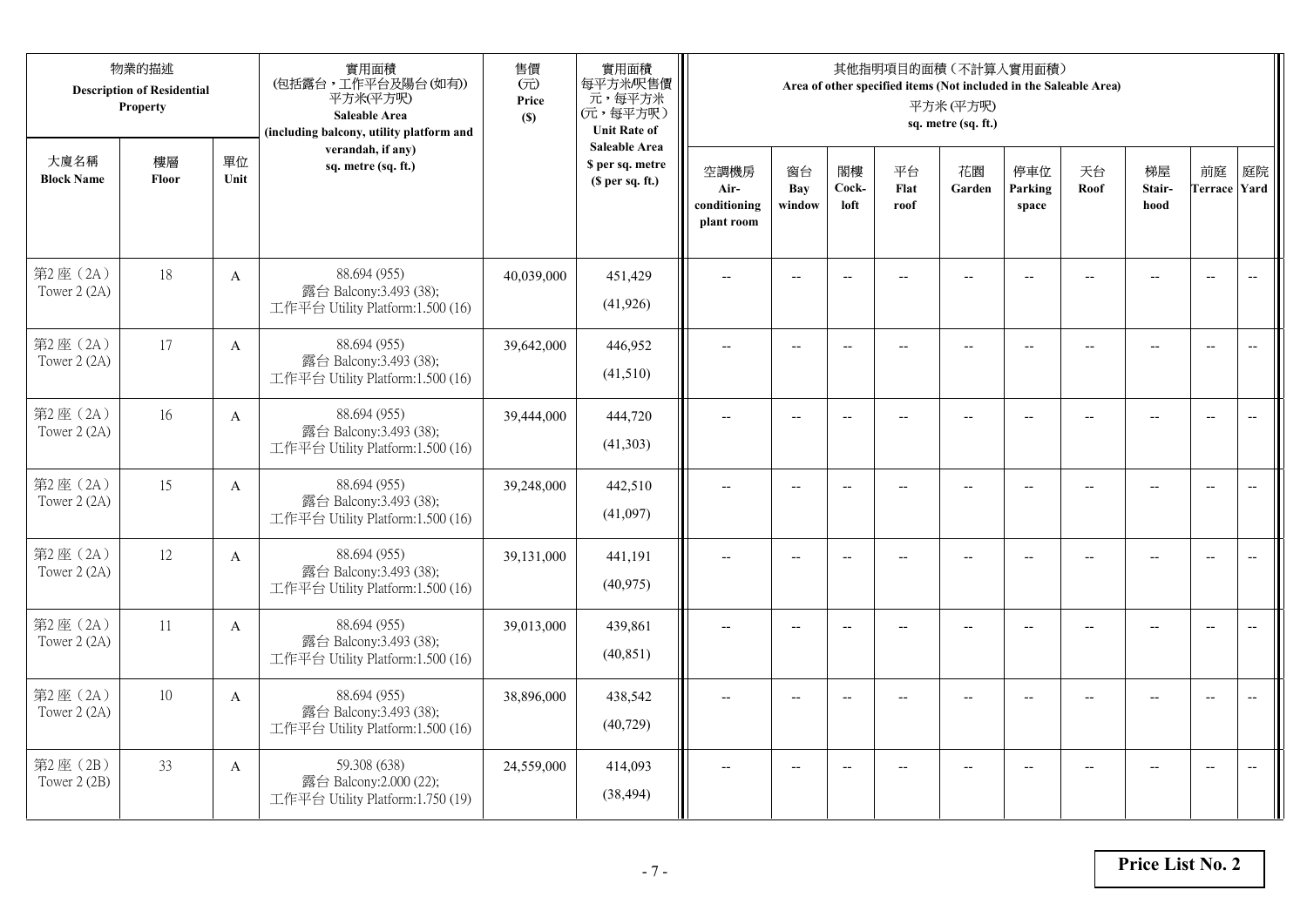|                           | 物業的描述<br><b>Description of Residential</b><br>Property |              | 實用面積<br>(包括露台,工作平台及陽台(如有))<br>平方米(平方呎)<br>Saleable Area<br>(including balcony, utility platform and | 售價<br>(元)<br>Price<br>(S) | 實用面積<br>每平方米/呎售價<br>元,每平方米<br>(元,每平方呎)<br><b>Unit Rate of</b> |                                            |                          |                          |                    | 其他指明項目的面積 (不計算入實用面積)<br>Area of other specified items (Not included in the Saleable Area)<br>平方米(平方呎)<br>sq. metre (sq. ft.) |                          |            |                      |                           |                          |
|---------------------------|--------------------------------------------------------|--------------|-----------------------------------------------------------------------------------------------------|---------------------------|---------------------------------------------------------------|--------------------------------------------|--------------------------|--------------------------|--------------------|------------------------------------------------------------------------------------------------------------------------------|--------------------------|------------|----------------------|---------------------------|--------------------------|
| 大廈名稱<br><b>Block Name</b> | 樓層<br>Floor                                            | 單位<br>Unit   | verandah, if any)<br>sq. metre (sq. ft.)                                                            |                           | <b>Saleable Area</b><br>\$ per sq. metre<br>(\$ per sq. ft.)  | 空調機房<br>Air-<br>conditioning<br>plant room | 窗台<br>Bay<br>window      | 閣樓<br>Cock-<br>loft      | 平台<br>Flat<br>roof | 花園<br>Garden                                                                                                                 | 停車位<br>Parking<br>space  | 天台<br>Roof | 梯屋<br>Stair-<br>hood | 前庭<br><b>Terrace Yard</b> | 庭院                       |
| 第2座(2B)<br>Tower 2 (2B)   | 32                                                     | $\mathbf{A}$ | 59.308 (638)<br>露台 Balcony:2.000 (22);<br>工作平台 Utility Platform:1.750 (19)                          | 24,485,000                | 412,845<br>(38,378)                                           |                                            |                          | $-$                      |                    |                                                                                                                              |                          |            |                      | $\overline{\phantom{a}}$  | $\overline{\phantom{a}}$ |
| 第2座(2B)<br>Tower 2 (2B)   | 31                                                     | $\mathbf{A}$ | 59.308 (638)<br>露台 Balcony:2.000 (22);<br>工作平台 Utility Platform:1.750 (19)                          | 24,411,000                | 411,597<br>(38, 262)                                          | $\overline{a}$                             | $\overline{\phantom{a}}$ | $\overline{\phantom{a}}$ | $-$                | $\overline{\phantom{a}}$                                                                                                     | $-$                      | $-$        | $\overline{a}$       | $\overline{a}$            | $-$                      |
| 第2座(2B)<br>Tower 2 (2B)   | 30                                                     | A            | 59.308 (638)<br>露台 Balcony:2.000 (22);<br>工作平台 Utility Platform:1.750 (19)                          | 24,339,000                | 410,383<br>(38, 149)                                          |                                            | $\overline{a}$           | $\overline{\phantom{a}}$ |                    | $\overline{a}$                                                                                                               |                          |            | $\overline{a}$       | $\overline{a}$            |                          |
| 第2座(2B)<br>Tower 2 (2B)   | 29                                                     | $\mathbf{A}$ | 59.308 (638)<br>露台 Balcony:2.000 (22);<br>工作平台 Utility Platform:1.750 (19)                          | 24,266,000                | 409,152<br>(38,034)                                           | $\overline{\phantom{a}}$                   | $-$                      | $-$                      | $\overline{a}$     | $\overline{\phantom{a}}$                                                                                                     | $\overline{\phantom{a}}$ |            | $\overline{a}$       | $\overline{a}$            | $\overline{\phantom{m}}$ |
| 第2座(2B)<br>Tower 2 (2B)   | 28                                                     | $\mathbf{A}$ | 59.308 (638)<br>露台 Balcony:2.000 (22);<br>工作平台 Utility Platform:1.750 (19)                          | 23,908,000                | 403,116<br>(37, 473)                                          | $\overline{a}$                             | $- -$                    | $\overline{\phantom{a}}$ | $\qquad \qquad -$  | $-$                                                                                                                          | $-$                      | --         | $-$                  | $\overline{\phantom{m}}$  | $\overline{\phantom{m}}$ |
| 第2座(2B)<br>Tower 2 (2B)   | 27                                                     | A            | 59.308 (638)<br>露台 Balcony:2.000 (22);<br>工作平台 Utility Platform:1.750 (19)                          | 23,765,000                | 400,705<br>(37,249)                                           |                                            | $-$                      | $-$                      |                    |                                                                                                                              |                          |            | $-$                  | $\overline{a}$            | $-$                      |
| 第2座(2B)<br>Tower 2 (2B)   | 26                                                     | $\mathbf{A}$ | 59.308 (638)<br>露台 Balcony:2.000 (22);<br>工作平台 Utility Platform:1.750 (19)                          | 23,695,000                | 399,525<br>(37, 140)                                          | $\sim$                                     | $-$                      | $\overline{\phantom{a}}$ |                    | $\sim$                                                                                                                       |                          |            | $\overline{a}$       | $-$                       | $\overline{a}$           |
| 第2座(2B)<br>Tower 2 (2B)   | 22                                                     | E            | 51.369 (553)<br>露台 Balcony:1.992 (21);<br>工作平台 Utility Platform:1.500 (16)                          | 22,498,000                | 437,968<br>(40, 684)                                          |                                            | $-$                      |                          |                    | --                                                                                                                           |                          |            |                      | $\overline{\phantom{a}}$  | $-$                      |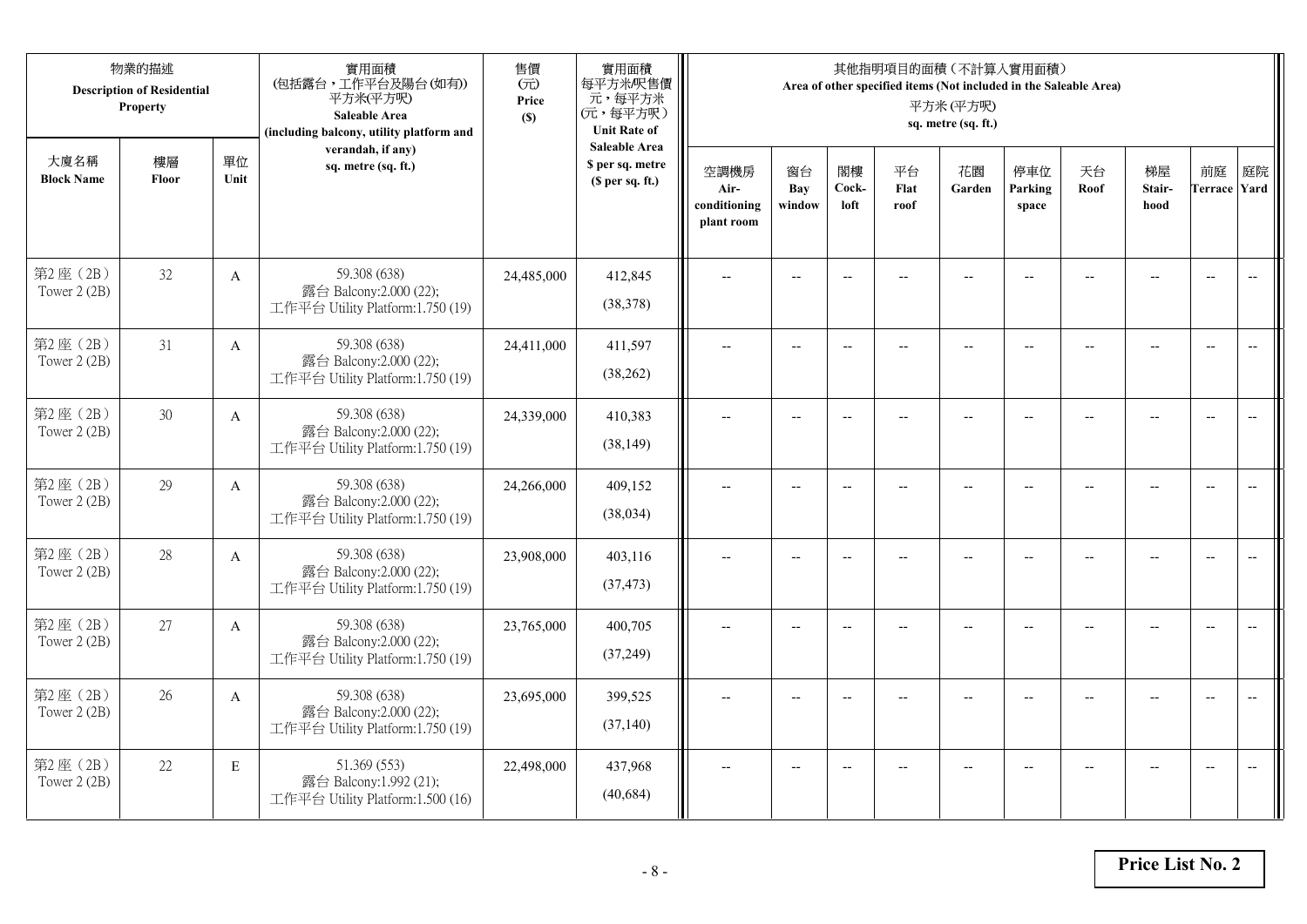|                           | 物業的描述<br><b>Description of Residential</b><br>Property |             | 實用面積<br>(包括露台,工作平台及陽台(如有))<br>平方米(平方呎)<br>Saleable Area<br>(including balcony, utility platform and | 售價<br>(元)<br>Price<br>(S) | 實用面積<br>每平方米/呎售價<br>元,每平方米<br>(元,每平方呎)<br><b>Unit Rate of</b>          |                                            |                          |                          |                          | 其他指明項目的面積 (不計算入實用面積)<br>Area of other specified items (Not included in the Saleable Area)<br>平方米(平方呎)<br>sq. metre (sq. ft.) |                          |                |                          |                           |                          |
|---------------------------|--------------------------------------------------------|-------------|-----------------------------------------------------------------------------------------------------|---------------------------|------------------------------------------------------------------------|--------------------------------------------|--------------------------|--------------------------|--------------------------|------------------------------------------------------------------------------------------------------------------------------|--------------------------|----------------|--------------------------|---------------------------|--------------------------|
| 大廈名稱<br><b>Block Name</b> | 樓層<br>Floor                                            | 單位<br>Unit  | verandah, if any)<br>sq. metre (sq. ft.)                                                            |                           | <b>Saleable Area</b><br>\$ per sq. metre<br>(S <sub>per</sub> sq. ft.) | 空調機房<br>Air-<br>conditioning<br>plant room | 窗台<br>Bay<br>window      | 閣樓<br>Cock-<br>loft      | 平台<br>Flat<br>roof       | 花園<br>Garden                                                                                                                 | 停車位<br>Parking<br>space  | 天台<br>Roof     | 梯屋<br>Stair-<br>hood     | 前庭<br><b>Terrace Yard</b> | 庭院                       |
| 第2座(2B)<br>Tower 2 (2B)   | 21                                                     | $\mathbf E$ | 51.369 (553)<br>露台 Balcony:1.992 (21);<br>工作平台 Utility Platform:1.500 (16)                          | 22,431,000                | 436,664<br>(40, 562)                                                   |                                            |                          | $\overline{a}$           |                          |                                                                                                                              |                          |                |                          | $\overline{a}$            | $\overline{\phantom{a}}$ |
| 第2座(2B)<br>Tower 2 (2B)   | 20                                                     | $\mathbf E$ | 51.369 (553)<br>露台 Balcony:1.992 (21);<br>工作平台 Utility Platform:1.500 (16)                          | 22,364,000                | 435,360<br>(40, 441)                                                   | $\overline{\phantom{a}}$                   | $\overline{\phantom{a}}$ | $\overline{\phantom{a}}$ | $\overline{a}$           | $\overline{\phantom{a}}$                                                                                                     | $-$                      |                | $\overline{a}$           | $-$                       | $\overline{\phantom{m}}$ |
| 第2座(2B)<br>Tower 2 (2B)   | 19                                                     | $\mathbf E$ | 51.369 (553)<br>露台 Balcony:1.992 (21);<br>工作平台 Utility Platform:1.500 (16)                          | 22,296,000                | 434,036<br>(40,318)                                                    |                                            | $\overline{\phantom{a}}$ | $-$                      | $-$                      | $-$                                                                                                                          |                          |                | $\overline{\phantom{a}}$ | $\overline{\phantom{a}}$  |                          |
| 第2座(2B)<br>Tower 2 (2B)   | 18                                                     | $\mathbf E$ | 51.369 (553)<br>露台 Balcony:1.992 (21);<br>工作平台 Utility Platform:1.500 (16)                          | 22,296,000                | 434,036<br>(40,318)                                                    | $-$                                        | $\overline{\phantom{m}}$ | $\overline{\phantom{a}}$ | $\overline{\phantom{a}}$ | $-$                                                                                                                          | $\overline{\phantom{a}}$ | $\overline{a}$ | --                       | $-$                       | $\overline{\phantom{m}}$ |
| 第2座(2B)<br>Tower 2 (2B)   | 17                                                     | $\mathbf E$ | 51.369 (553)<br>露台 Balcony:1.992 (21);<br>工作平台 Utility Platform:1.500 (16)                          | 22,163,000                | 431,447<br>(40,078)                                                    | $\sim$                                     | $\overline{a}$           | $\overline{a}$           | $\overline{a}$           | $\overline{\phantom{a}}$                                                                                                     | $\overline{a}$           |                | $\overline{a}$           | $\overline{\phantom{a}}$  | $\overline{\phantom{a}}$ |
| 第2座(2B)<br>Tower 2 (2B)   | 16                                                     | $\mathbf E$ | 51.369 (553)<br>露台 Balcony:1.992 (21);<br>工作平台 Utility Platform:1.500 (16)                          | 22,097,000                | 430,162<br>(39,958)                                                    | $\overline{\phantom{a}}$                   | $\overline{a}$           | $\overline{\phantom{a}}$ |                          | $\overline{a}$                                                                                                               | $-$                      | $-$            | $\overline{a}$           | $\overline{\phantom{a}}$  | $\sim$                   |
| 第2座(2B)<br>Tower 2 (2B)   | 15                                                     | E           | 51.369 (553)<br>露台 Balcony:1.992 (21);<br>工作平台 Utility Platform:1.500 (16)                          | 22,030,000                | 428,858<br>(39, 837)                                                   |                                            |                          | $\overline{\phantom{a}}$ |                          |                                                                                                                              |                          |                |                          | $\overline{\phantom{a}}$  | $\overline{\phantom{a}}$ |
| 第2座(2B)<br>Tower 2 (2B)   | 12                                                     | $\mathbf E$ | 51.369 (553)<br>露台 Balcony:1.992 (21);<br>工作平台 Utility Platform:1.500 (16)                          | 21,965,000                | 427,593<br>(39, 720)                                                   | $\overline{\phantom{a}}$                   | $-$                      | $\overline{\phantom{a}}$ |                          | $\overline{a}$                                                                                                               | $-$                      |                | $-$                      | $-$                       | $\overline{\phantom{a}}$ |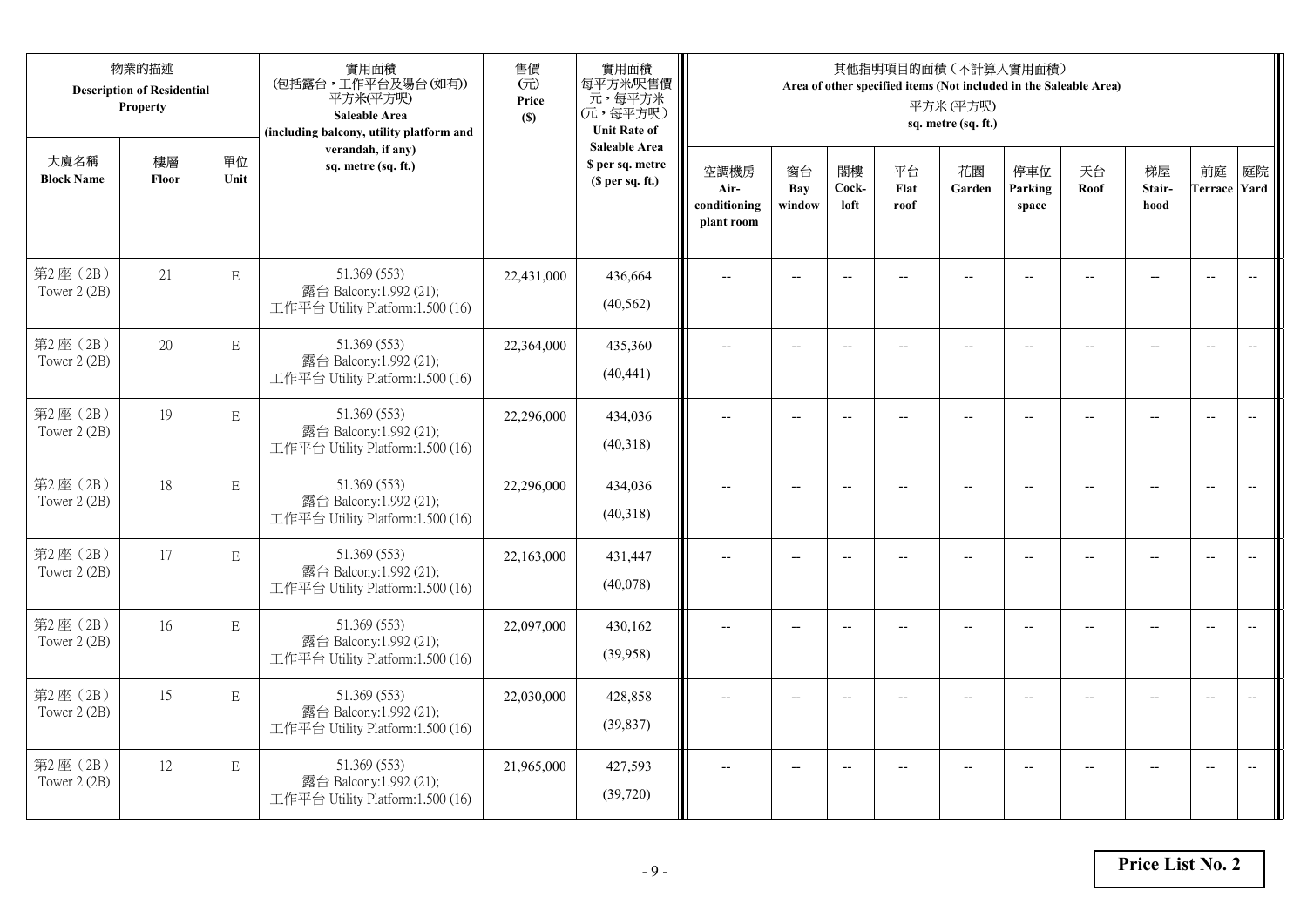|                           | 物業的描述<br><b>Description of Residential</b><br><b>Property</b> |              | 實用面積<br>(包括露台,工作平台及陽台(如有))<br>平方米(平方呎)<br><b>Saleable Area</b><br>(including balcony, utility platform and | 售價<br>(元)<br>Price<br>(S) | 實用面積<br>每平方米/呎售價<br>元,每平方米<br>(元,每平方呎)<br><b>Unit Rate of</b> |                                            |                     |                          | 其他指明項目的面積 (不計算入實用面積)<br>Area of other specified items (Not included in the Saleable Area) | 平方米(平方呎)<br>sq. metre (sq. ft.) |                         |            |                      |                          |    |
|---------------------------|---------------------------------------------------------------|--------------|------------------------------------------------------------------------------------------------------------|---------------------------|---------------------------------------------------------------|--------------------------------------------|---------------------|--------------------------|-------------------------------------------------------------------------------------------|---------------------------------|-------------------------|------------|----------------------|--------------------------|----|
| 大廈名稱<br><b>Block Name</b> | 樓層<br>Floor                                                   | 單位<br>Unit   | verandah, if any)<br>sq. metre (sq. ft.)                                                                   |                           | <b>Saleable Area</b><br>\$ per sq. metre<br>(\$ per sq. ft.)  | 空調機房<br>Air-<br>conditioning<br>plant room | 窗台<br>Bay<br>window | 閣樓<br>Cock-<br>loft      | 平台<br>Flat<br>roof                                                                        | 花園<br>Garden                    | 停車位<br>Parking<br>space | 天台<br>Roof | 梯屋<br>Stair-<br>hood | 前庭<br>Terrace Yard       | 庭院 |
| 第2座(2B)<br>Tower 2 (2B)   | 11                                                            | E            | 51.369 (553)<br>露台 Balcony:1.992 (21);<br>工作平台 Utility Platform:1.500 (16)                                 | 21,899,000                | 426,308<br>(39,600)                                           | $\overline{\phantom{a}}$                   | $\overline{a}$      | $-$                      | --                                                                                        | $\overline{a}$                  |                         |            |                      | $\overline{\phantom{a}}$ |    |
| 第2座(2B)<br>Tower 2 (2B)   | 10                                                            | E            | 51.369 (553)<br>露台 Balcony:1.992 (21);<br>工作平台 Utility Platform:1.500 (16)                                 | 21,833,000                | 425,023<br>(39, 481)                                          | $\overline{\phantom{a}}$                   | $-$                 | $-$                      | --                                                                                        | $\overline{a}$                  | $-$                     |            |                      | $\overline{\phantom{a}}$ |    |
| 第2座(2B)<br>Tower 2 (2B)   | 8                                                             | $\mathbf{A}$ | 59.308 (638)<br>露台 Balcony:2.000 (22);<br>工作平台 Utility Platform:1.750 (19)                                 | 22,565,000                | 380,471<br>(35,368)                                           | $\overline{\phantom{a}}$                   |                     | $\overline{\phantom{a}}$ |                                                                                           |                                 |                         |            |                      | $\overline{\phantom{a}}$ |    |
| 第2座 (2B)<br>Tower 2 (2B)  | $\tau$                                                        | A            | 59.308 (638)<br>露台 Balcony:2.000 (22);<br>工作平台 Utility Platform:1.750 (19)                                 | 22,430,000                | 378,195<br>(35, 157)                                          | $--$                                       | $-$                 | $-$                      |                                                                                           | $-$                             | --                      |            | $-$                  | $\overline{\phantom{a}}$ |    |
| 第2座 (2B)<br>Tower 2 (2B)  | 6                                                             | A            | 59.308 (638)<br>露台 Balcony:2.000 (22);<br>工作平台 Utility Platform:1.750 (19)                                 | 22,362,000                | 377,049<br>(35,050)                                           | $\overline{\phantom{a}}$                   |                     |                          |                                                                                           | ٠.                              |                         |            |                      | $\overline{\phantom{a}}$ |    |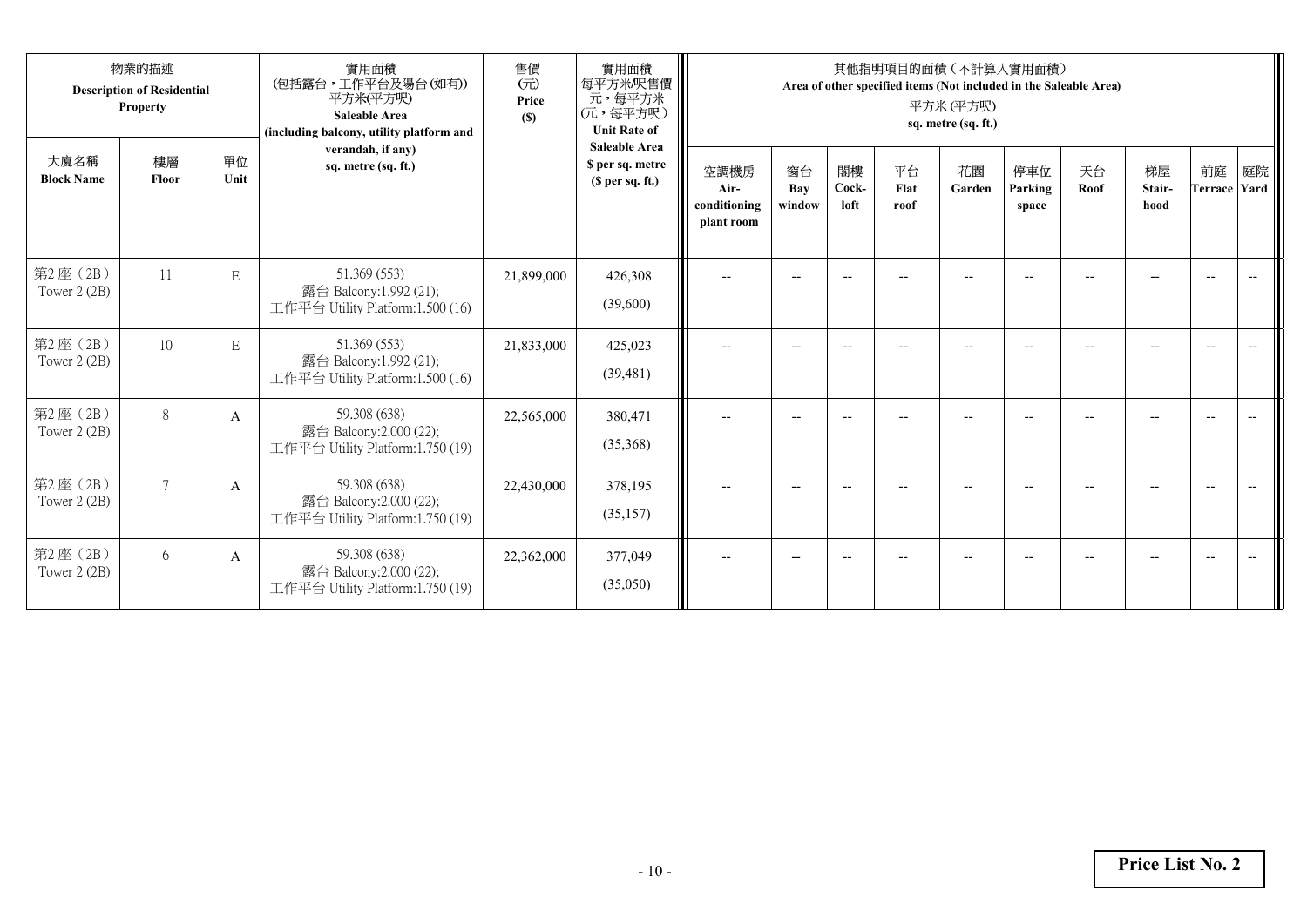## 第三部份:其他資料 **Part 3: Other Information**

(1) 準買家應參閱期數的售樓說明書,以了解期數的資料。

Prospective purchasers are advised to refer to the sales brochure for the Phase for information on the Phase.

(2) 根據《一手住宅物業銷售條例》第 52(1)條及第 53(2)及(3)條, -

According to sections 52(1) and 53(2) and (3) of the Residential Properties (First-hand Sales) Ordinance, -

#### 第 52(1)條 / Section 52(1)

#### 在某人就指明住宅物業與擁有人訂立臨時買賣合約時,該人須向擁有人支付售價的 5%的臨時訂金。

A preliminary deposit of 5% of the purchase price is payable by a person to the owner on entering into a preliminary agreement for sale and purchase in respect of the specified residential property with the owner.

#### 第 53(2)條 / Section 53(2)

如某人於某日期訂立臨時買賣合約,並於該日期後的 5 個工作日內,就有關住宅物業簽立買賣合約,則擁有人必須在該日期後的 8 個工作日內,簽立該買賣合約。

If a person executes an agreement for sale and purchase in respect of the residential property within 5 working days after the date on which the person enters into the preliminary agreement for sale and purchase, the owner must execute the agreement for sale and purchase within 8 working days after that date.

#### 第 53(3)條 / Section 53(3)

如某人於某日期訂立臨時買賣合約,但沒有於該日期後的 5 個工作日内,就有關住宅物業簽立買賣合約,則 -(i) 該臨時合約即告終止;(ii) 有關的臨時訂金即予沒收;及 (iii) 擁有人不得 就該人沒有簽立買賣合約而針對該人提出進一步申索。

If a person does not execute an agreement for sale and purchase in respect of the residential property within 5 working days after the date on which the person enters into the preliminary agreement for sale and purchase- (i) the preliminary agreement is terminated; (ii) the preliminary deposit is forfeited; and (iii) the owner does not have any further claim against the person for the failure.

#### (3) 實用面積及屬該住宅物業其他指明項目的面積是按《一手住宅物業銷售條例》第 8 條及附表二第 2 部的計算得出的。

The saleable area and area of other specified items of the residential property are calculated in accordance with section 8 and Part 2 of Schedule 2 to the Residential Properties (First-hand Sales) Ordinance.

- (4) 註:於本第(4)段中:
	- (a) 「售價」指本價單第二部份中所列表之住宅物業的售價。而「成交金額」指臨時買賣合約中訂明的住宅物業的實際金額,因應不同支付條款及/或折扣按售價計算得出之價目,皆以進位 到最接近的百位數作為成交金額。
	- (b) 「賣方」指香港鐵路有限公司,而『如此聘用的人』指 High Crown Holdings Limited,即獲香港鐵路有限公司聘用作統籌和監管期數的設計、規劃、建造、裝置、完成及銷售的過程的人 士。
	- (c) 買方於簽署臨時買賣合約時須繳付相等於成交金額 5%之金額作為臨時訂金,其中港幣\$100,000 之部分臨時訂金必須以銀行本票支付,臨時訂金的餘額可以支票支付,本票及支票抬頭 請寫「的近律師行」或「**DEACONS**」。
	- Notes: In this paragraph (4):
	- (a) "Price" means the price of the residential property set out in Part 2 of this Price List, and "Transaction Price" means the actual price of the residential property set out in the preliminary agreement for sale and purchase. The amount obtained after applying the relevant terms of payment and/or applicable discounts on the Price will be rounded up to the nearest hundred to determine the Transaction Price.
	- (b) "Vendor" means MTR Corporation Limited and "Person so Engaged" means High Crown Holdings Limited, the person engaged by MTR Corporation Limited to co-ordinate and supervise the process of designing, planning, constructing, fitting out, completing and marketing the Phase.
	- (c) Upon signing of the preliminary agreement for sale and purchase, the Purchaser shall pay the preliminary deposit which is equivalent to 5% of the Transaction Price. HK\$100,000 being part of the preliminary deposit must be paid by cashier order(s) and the balance of the preliminary deposit may be paid by cheque(s). The cashier order(s) and cheque(s) should be made payable to "**DEACONS**" or "的近律師行**"**.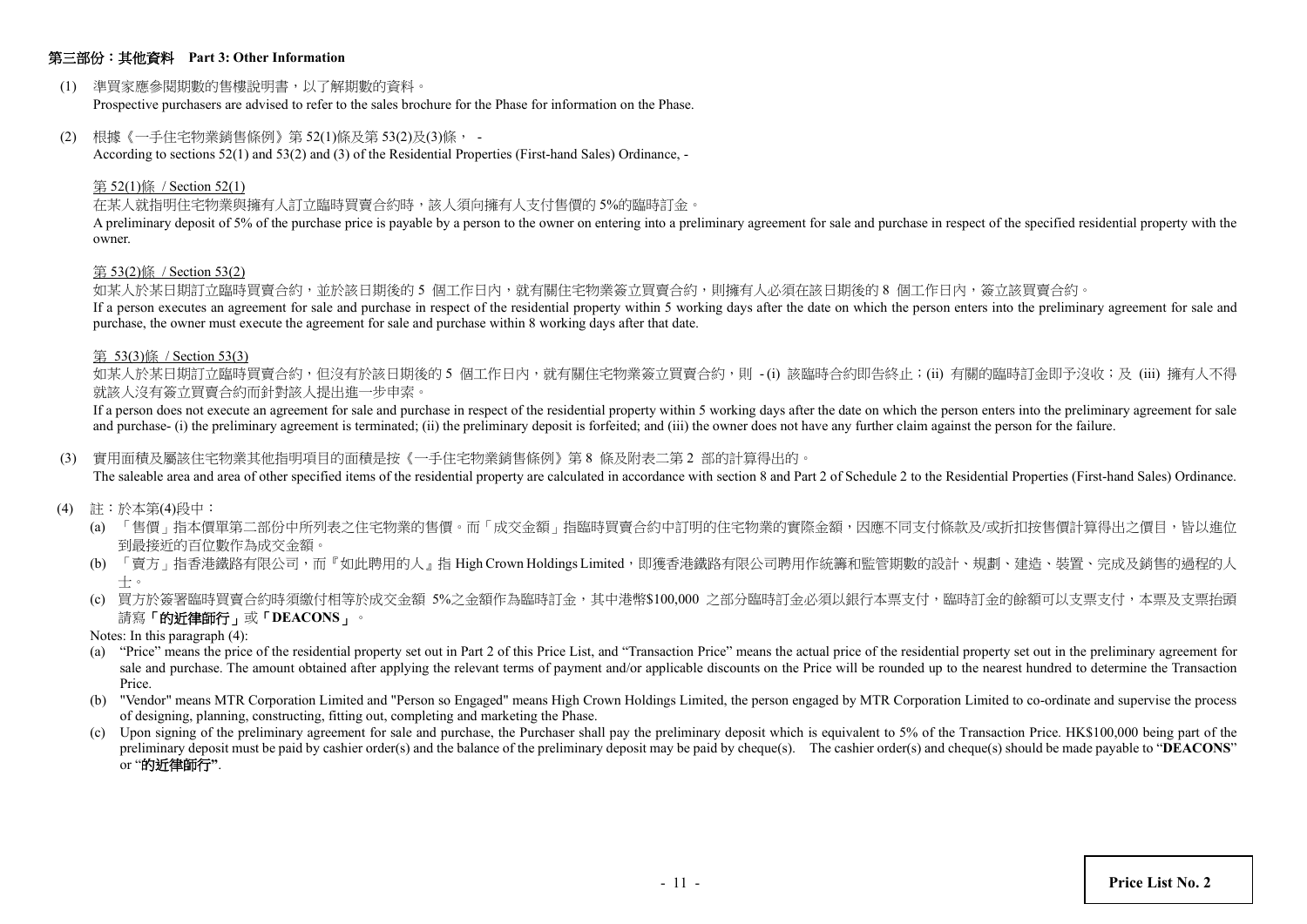## (4) (i) 支付條款 **Terms of Payment:**

## **(A) 180** 天現金優惠付款計劃 **180-day Cash Payment Plan (**照售價減 **8%) (8% discount from Price)**

- 1. 成交金額 5%: 臨時訂金須於買方簽署臨時買賣合約時繳付,買方並須於其後 5 個工作天内簽署買賣合約。 5% of the Transaction Price being the Preliminary Deposit shall be paid upon signing of the preliminary agreement for sale and purchase. The agreement for sale and purchase must be signed by the Purchaser within 5 working days thereafter.
- 2. 成交金額 95%: 成交金額餘款須於買方簽署臨時買賣合約後 180 天內支付,或於賣方就其有能力將物業有效地轉讓予買方一事向買方發出通知的日期後的 14 天内支付,以較 早者為準。

95% of the Transaction Price being the balance of the Transaction Price shall be paid by the Purchaser within 180 days after signing of the preliminary agreement for sale and purchase, or within 14 days after the date of the notification to the Purchaser that the Vendor is in a position validly to assign the property to the Purchaser, whichever is the earlier.

## (B) **180** 天備用一按貸款付款計劃 **180-day Standby First Mortgage Payment Plan (**照售價減 **5.5%) (5.5% discount from Price)**

- 1. 成交金額 5%: 臨時訂金須於買方簽署臨時買賣合約時繳付,買方並須於其後 5 個工作天內簽署買賣合約。 5% of the Transaction Price being the Preliminary Deposit shall be paid upon signing of the preliminary agreement for sale and purchase. The agreement for sale and purchase must be signed by the Purchaser within 5 working days thereafter.
- 2. 成交金額 95%: 成交金額餘款須於買方簽署臨時買賣合約後 180 天內支付,或於賣方就其有能力將物業有效地轉讓予買方一事向買方發出通知的日期後的 14 天内支付,以較 早者為準。

 95% of the Transaction Price being the balance of the Transaction Price shall be paid by the Purchaser within 180 days after signing of the preliminary agreement for sale and purchase, or within 14 days after the date of the notification to the Purchaser that the Vendor is in a position validly to assign the property to the Purchaser, whichever is the earlier.

## **(C) 360** 天現金優惠付款計劃 **360-day Cash Payment Plan (**照售價減 **6%) (6% discount from Price)**

- 1. 成交金額 5%: 臨時訂金須於買方簽署臨時買賣合約時繳付,買方並須於其後 5 個工作天內簽署買賣合約。 5% of the Transaction Price being the Preliminary Deposit shall be paid upon signing of the preliminary agreement for sale and purchase. The agreement for sale and purchase must be signed by the Purchaser within 5 working days thereafter.
- 2. 成交金額 5%: 部份成交金額須於買方簽署臨時買賣合約後 180 天內支付,或於賣方就其有能力將物業有效地轉讓予買方一事向買方發出通知的日期後的 14 天內支付,以較 早者為準。

5% of the Transaction Price being part payment of Transaction Price shall be paid by the Purchaser within 180 days after signing of the preliminary agreement for sale and purchase, or within 14 days after the date of the notification to the Purchaser that the Vendor is in a position validly to assign the property to the Purchaser, whichever is the earlier.

3. 成交金額 90%: 成交金額餘款須於買方簽署臨時買賣合約後 360 天内支付,或於賣方就其有能力將物業有效地轉讓予買方一事向買方發出通知的日期後的 14 天内支付,以較 早者為準。

90% of the Transaction Price being the balance of the Transaction Price shall be paid by the Purchaser within 360 days after signing of the preliminary agreement for sale and purchase, or within 14 days after the date of the notification to the Purchaser that the Vendor is in a position validly to assign the property to the Purchaser, whichever is the earlier.

### **(D)** 建築期付款計劃 **Stage Payment Plan (**照售價減 **4%) (4% discount from Price)**

- 1. 成交金額 5%﹕臨時訂金須於買方簽署臨時買賣合約時繳付,買方並須於其後 5 個工作天內簽署買賣合約。 5% of the Transaction Price being the Preliminary Deposit shall be paid upon signing of the preliminary agreement for sale and purchase. The agreement for sale and purchase must be signed by the Purchaser within 5 working days thereafter.
- 2. 成交金額 5%: 部份成交金額須於買方簽署臨時買賣合約後 180 天內支付,或於賣方就其有能力將物業有效地轉讓予買方一事向買方發出通知的日期後的 14 天内支付,以較 早者為準。

5% of the Transaction Price being part payment of Transaction Price shall be paid by the Purchaser within 180 days after signing of the preliminary agreement for sale and purchase, or within 14 days after the date of the notification to the Purchaser that the Vendor is in a position validly to assign the property to the Purchaser, whichever is the earlier.

3. 成交金額 90%﹕成交金額餘款須於賣方就其有能力將物業有效地轉讓予買方一事向買方發出通知的日期後的 14 天內支付。 90% of the Transaction Price being the balance of the Transaction Price shall be paid within 14 days after the date of the notification to the Purchaser that the Vendor is in a position validly to assign the property to the Purchaser.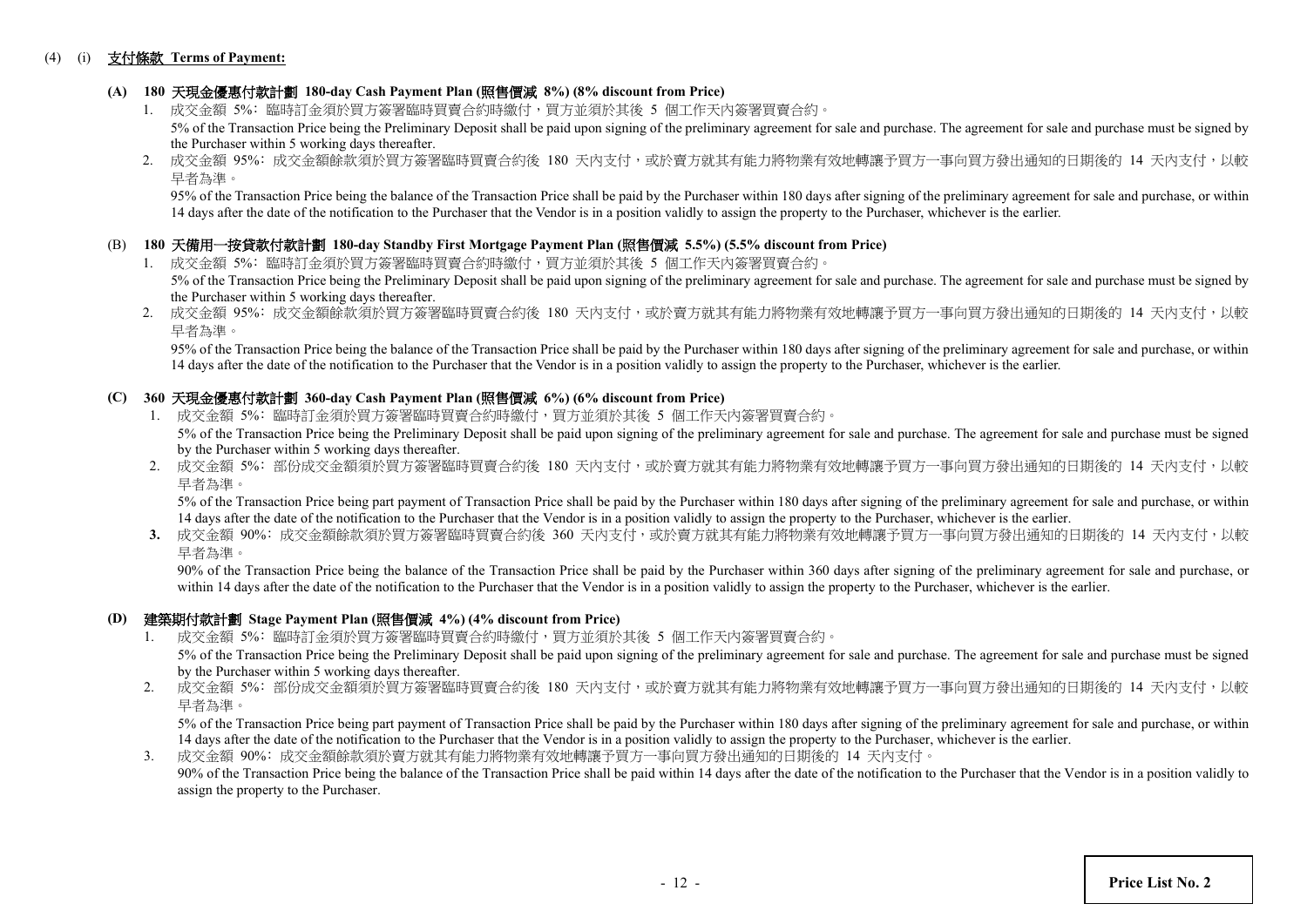## (4) (ii) 售價獲得折扣的基礎

#### **The basis on which any discount on the Price is available**

(a) 請參閱(4)(i) Please refer to  $(4)$ (i)

## (b) 「早鳥」優惠 **"Early Bird" Discount**

買方可獲額外 3%售價折扣優惠作為「早鳥」優惠。 An extra 3% discount from the Price would be offered to the Purchasers as the "Early Bird" Benefit.

(c) 「南區優尚生活」優惠 **"Superior southside living" Benefit** 買方可獲額外 3%售價折扣優惠作為「南區優尚生活」優惠。

An extra 3% discount from the Price would be offered to the Purchasers as the "Superior southside living" Benefit.

(d) 「**Kerry Homes** 會員」優惠 **"Kerry Homes Member" Benefit** 買家如屬 Kerry Homes 會員,可獲額外 1%售價折扣優惠。 An extra 1% discount from the Price would be offered to Purchasers who are "Kerry Homes members".

## (e) 「**Sino Club** 會員」優惠 **"Sino Club Member" Benefit**

買家如屬 Sino Club 會員,可獲額外 1%售價折扣優惠。 An extra 1% discount from the Price would be offered to Purchasers who are "Sino Club members".

(f) 「印花稅津貼」優惠 **"Subsidy of Stamp Duty" Benefit**

買方可獲額外 4%售價折扣優惠作為「印花稅津貼」優惠。 An extra 4% discount from the Price would be offered to the Purchasers as the "Subsidy of Stamp Duty" Benefit.

## (4) (iii) 可就購買期數中的指明住宅物業而連帶獲得的任何贈品、財務優惠或利益

**Any gift, or any financial advantage or benefit, to be made available in connection with the purchase of a specified residential property in the Phase**

(a) 備用第一按揭貸款 (此安排只適用於選擇支付條款 (B) 180 天備用一按貸款付款計劃之買方。 ) Standby First Mortgage Loan (This arrangement is only applicable to Purchasers who choose Terms of Payment (B) 180-day Standby First Mortgage Payment Plan.)

買方可向如此聘用的人介紹之財務機構或如此聘用的人指定的其它公司 (「介紹之第一承按人」)申請最高達成交金額之 70%之第一按揭貸款(「第一按揭貸款」)。第一按揭貸款及其 申請受以下條件規限:

The Purchaser may apply to the financial institution referred by the Person so Engaged or any other company designated by the Person so Engaged (the "Referred First Mortgagee") for first mortgage loan with a maximum loan amount equivalent to 70% of the Transaction Price (the "First Mortgage Loan"). The First Mortgage Loan and its application are subject to the following terms and conditions:

1) 買方必須於付清成交金額餘款之日起計最少 60 天前以指定格式的申請書向介紹之第一承按人申請第一按揭貸款。

The Purchaser shall apply to the Referred First Mortgagee for the First Mortgage Loan by the prescribed form not less than 60 days before the due date of payment of the balance of the Transaction Price.

- 2) 買方須依照介紹之第一承按人之要求提供足夠之入息證明文件。 The Purchaser shall provide sufficient proof of income in accordance with the requirements of the Referred First Mortgagee.
- 3) 買方須以所購之期數的住宅物業之第一樓花按揭(如適用)及第一法定按揭作為第一按揭貸款的抵押。 The First Mortgage Loan shall be secured by a first equitable mortgage (if applicable) and a first legal mortgage over the residential property in the Phase purchased by the Purchaser.
- 4) 第一按揭貸款年期最長為 25 年。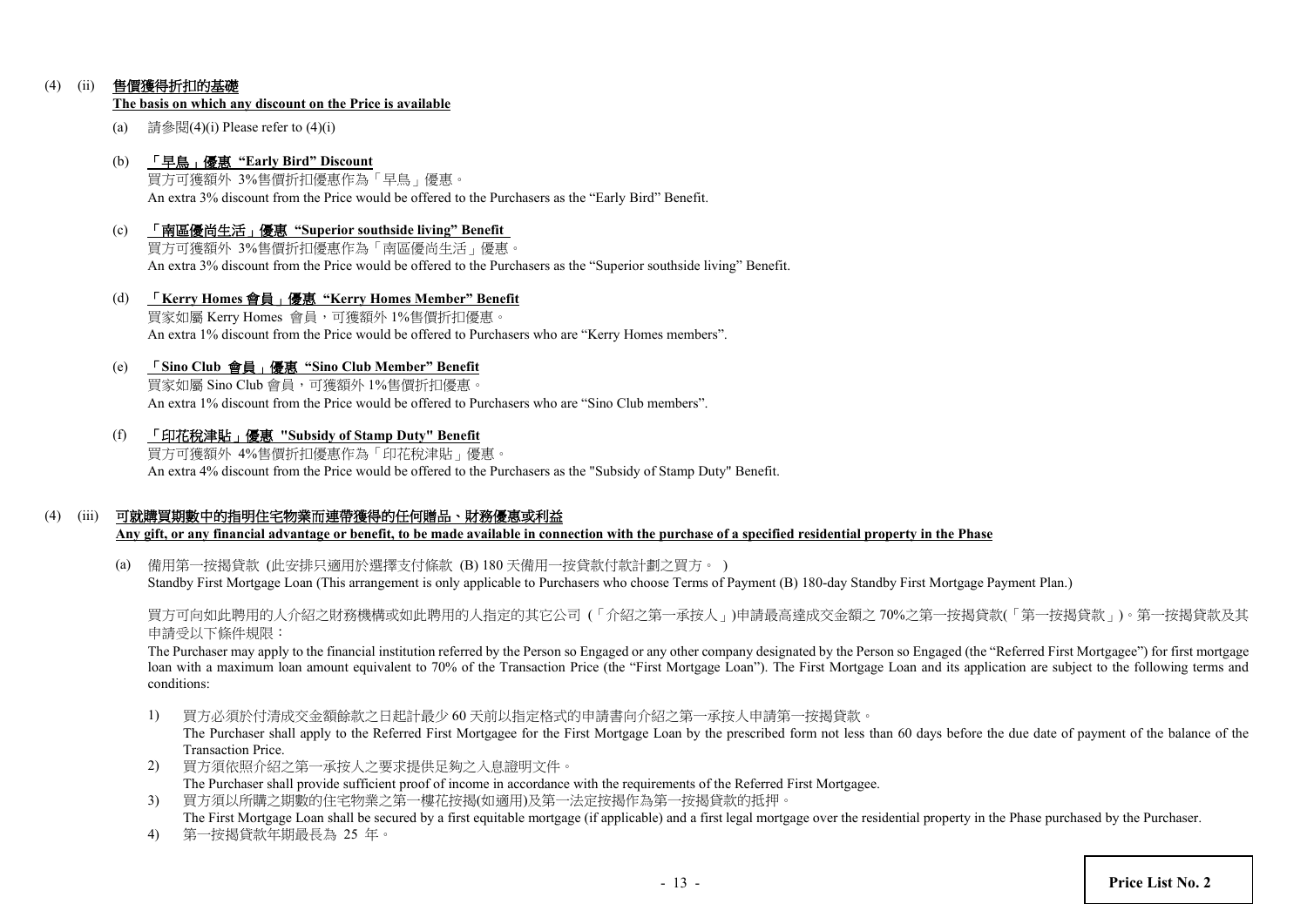The maximum tenor of the First Mortgage Loan shall be 25 years.

5) 第一按揭貸款年利率以最優惠利率(P)減 2.75%計算。P 為介紹之第一承按人不時報價之港元最優惠利率,利率浮動,現為年利率 5.25%。最終按揭利率以介紹之第一承按人審 批結果而定,賣方及如此聘用的人並無就其作出,亦不得被視為就其作出任何不論明示或隱含之陳述、承諾或保證。 The interest rate of the First Mortgage Loan shall be Prime Rate (P) minus 2.75% (P-2.75%). P shall be the Hong Kong Dollar Best Lending Rate as quoted by the Referred First Mortgagee

from time to time, subject to fluctuation. P currently is 5.25% per annum. The final mortgage rate will be subject to final approval by the Referred First Mortgagee. No representation, undertaking or warranty, whether express or implied, is given, or shall be deemed to have been given by the Vendor and the Person so Engaged in respect thereof.

- 6) 買方須每月供款,而利息由提款日起計算(提款日須於簽署臨時買賣合約後 180 天內)。 Purchasers shall pay monthly instalments and interest will be accrued starting from the day of drawdown, which shall be within 180 days after signing of the preliminary agreement for sale and Purchase.
- 7) 第一按揭貸款及其相關擔保(如要)之文件必須由介紹之第一承按人指定之律師行辦理,並由買方及其擔保人(如有)須支付所有第一按揭貸款及其擔保相關之律師費及雜費。 All legal documents in relation to the First Mortgage Loan and its related guarantee(s) (if necessary) must be prepared by the solicitors' firm designated by the Referred First Mortgagee and all legal costs and disbursements relating thereto shall be paid by the Purchaser and his/her/its guarantor(s) (if any).
- 8) 買方於決定選擇此安排前,請先向介紹之第一承按人查詢清楚第一按揭貸款之條款及條件、批核條件及申請手續。 The Purchaser is advised to enquire with the Referred First Mortgagee on details of the terms and conditions, approval conditions and application procedures of the First Mortgage Loan before choosing this arrangement.
- 9) 第一按揭貸款之條款及批核條件僅供參考。介紹之第一承按人保留在其認為合適時不時更改第一按揭貸款之條款及批核條件的權利。 The terms and conditions and approval conditions of the First Mortgage Loan are for reference only. The Referred First Mortgagee reserves the right to change the terms and conditions and approval conditions of the First Mortgage Loan from time to time as it sees fit.
- 10) 第一按揭貸款受其他條款及細則約束。第一按揭貸款批核與否及借貸條款以介紹之第一承按人之最終決定為準,與賣方及如此聘用的人無關,且於任何情況賣方及如此聘用的 人均無需為此負責。賣方及如此聘用的人並無或不得被視為就第一按揭貸款之按揭條款及條件以及申請批核與否作出任何不論明示或隱含之陳述、承諾或保證。不論貸款獲批 與否,買方仍須按買賣合約完成交易及付清成交金額餘款。買方不得就由於或有關第一按揭貸款的批核或不批核及/或任何與第一按揭貸款相關事宜而向賣方及/或如此聘用的人 提出任何申索。

The First Mortgage Loan is subject to other terms and conditions. The terms and conditions and the approval or disapproval of applications for the First Mortgage Loan are subject to the final decision of the Referred First Mortgagee, and are not related to the Vendor and the Person so Engaged (who shall under no circumstances be responsible therefor). No representation, undertaking or warranty, whether express or implied, is given, or shall be deemed to have been given by the Vendor and the Person so Engaged in respect of the terms and conditions and the approval or disapproval of applications for the First Mortgage Loan. No matter the First Mortgage Loan is granted or not, the Purchaser shall complete the sale and purchase and pay the balance of the Transaction Price in accordance with the agreement for sale and purchase. The Purchaser shall have no claim whatsoever against the Vendor and/or the Person so Engaged as a result of or in connection with the approval or disapproval of the First Mortgage Loan and/or any matters relating to the First Mortgage Loan.

## (4) (iv) 誰人負責支付買賣期數中的指明住宅物業的有關律師費及印花稅

## **Who is liable to pay the solicitors' fees and stamp duty in connection with the sale and purchase of a specified residential property in the Phase**

1. 買方須負責所有律師費及雜費支出。如買方選用賣方指定之代表律師作為買方之代表律師處理所有有關購買的一切法律文件,並由賣方代表律師同時處理物業按揭事宜,賣方律師將 豁免買方原先須支付有關處理買賣合約及其後之轉讓契之律師費用,但不包括樓花按揭/按揭(如有)、擔保與其他抵押文件及其他相關法律文件的律師費用及所有代墊付費用(該等費用 由買家支付)。

The Purchaser shall be responsible for all legal costs and expenses. If the Purchaser appoints the Vendor's solicitors to act on his / her / its behalf in respect of all legal documents for the purchase, and the mortgage is handled by the Vendor's solicitors as well, the Vendor's solicitors shall waive the legal costs in respect of the agreement for sale and purchase and the subsequent assignment which would otherwise be payable by the Purchaser, exclusive of the legal costs in respect of equitable mortgage / mortgage (if any), any guarantees and other security documents, other relevant legal documents and all disbursements, which shall be borne by the Purchaser.

2. 如買方另聘代表律師作為買方之代表律師處理其購買事宜,買賣雙方須各自負責有關該買賣的法律文件之律師費用。 If the Purchaser instructs his / her / its own solicitors to act for him / her / it in respect of the purchase, the Vendor and the Purchaser shall each pay his / her / its own legal fees in respect of the legal documents for the sale and purchase.

3. 買方須支付所有有關臨時買賣合約、買賣合約及轉讓契之印花稅(包括但不限於根據《印花稅條例》(第 117 章)可予徵收的從價印花稅、額外印花稅、買家印花稅、附加印花稅及任何 與過期繳付任何印花稅有關的罰款、利息及附加費等)、登記費及其他雜費及支出。

All stamp duty (including but not limited to the ad valorem stamp duty, special stamp duty, buyer's stamp duty and all additional stamp duty chargeable under the Stamp Duty Ordinance (Cap.117) and any penalty, interest and surcharge, etc. for late payment of any stamp duty), registration fee and other disbursements and charges on the preliminary agreement for sale and purchase, the agreement for sale and purchase and the assignment shall be borne by the Purchaser.